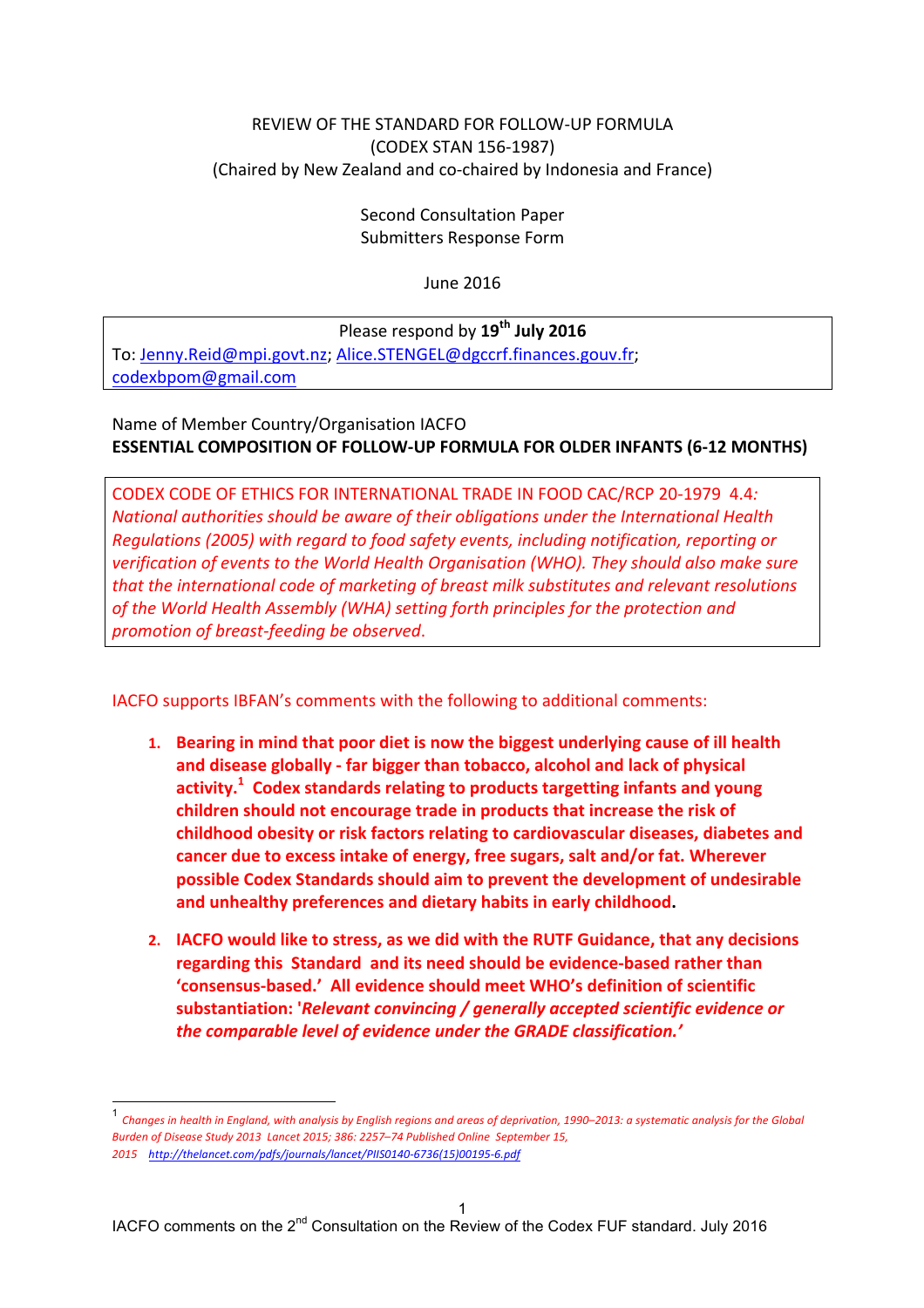We would first like draw the EWG attention to the need for policy coherence between WHO and Codex and the urgent need to ensure that this standard is in full conformity with all WHO policies, in particular with WHA Resolutions 63.23 and 69/9 and the Guidance on ending the inappropriate marketing of foods for infants and young children. (A69/7 Add 1)

We reiterate that standard infant formula can be used to the age of 12 months and beyond when mothers decide not to breastfeed. IBFAN and IACFO are concerned that the marketing of age-targeted processed milks can be confusing and misleading and very often leads to inappropriate and needless use. The term follow-up formulas, although in wide use, is misleading as are the many descriptions of processed milks for older infants and young children that can be de-facto health claims. (Growing up milk, Toddler Milks etc)

The risks of the needless use and prolonged bottle feeding of these products are well documented, especially in relation to NCDs and the undermining of breastfeeding..

IBFAN and IACFO strongly recommend that the category of milks for older infants be eliminated. 

In 2013 and 2014 EFSA published opinions on the essential composition of IF and FOF and Young Child Formula (YCF).<sup>23</sup>. After an extensive literature review EFSA recommended minimal compositional difference between IF and FOF (apart from a slight difference in target iron levels). EFSA also found no scientific evidence, or insufficient evidence, to support the inclusion of many of the ingredients commonly used in formulas and promoted as having a health benefit. EFSA went further to warn that the unnecessary addition of nutrients can be a burden to a young child. FOF (apart from a slight dif "*From a nutritional point of view, the minimum contents of nutrients in infant and follow-on formula proposed by the Panel cover the nutritional needs of virtually all healthy infants born at term and there is no need to exceed these amounts in formulae, as nutrients which are not used or stored have to be excreted and this may put a burden on the infant's metabolism. Therefore, the Panel emphasises that maximum amounts should be interpreted not as target values but rather as upper limits of a range which should not be exceeded.*" 4

In your responses to the following section please provide scientific justification for your response and where possible, references for the scientific rationale.

#### **Protein**

#### **Protein**

No agreement was reached on the establishment of a minimum or maximum protein value.

<sup>2</sup> *Scientific Opinion on the essential composition of infant and follow-on formulae*<sup>2014</sup> www.efsa.europa.eu/en/efsajournal/pub/3760.htm

<sup>3</sup> *'Growing-up' formula: No additional value to a balanced diet, says EFSA*, 25th October 2013

http://www.efsa.europa.eu/en/press/news/131025

<sup>4</sup> *Scientific Opinion on the essential composition of infant and follow-on formulae, EFSA, EFSA Journal 2014;12(7):3760*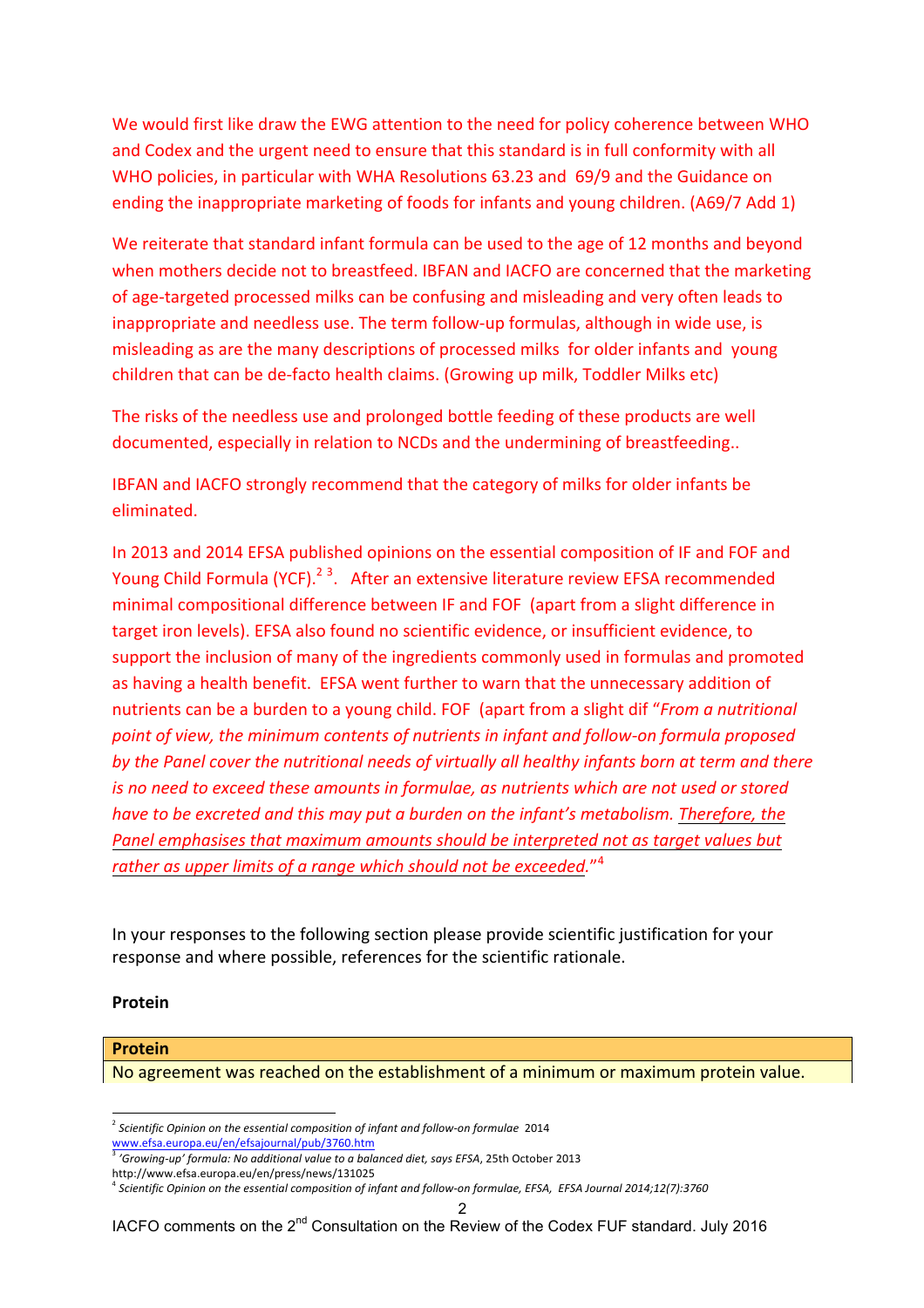| Please provide scientific rationale to support your preferred value:                                                                 |                        |                                    |                |                                                |
|--------------------------------------------------------------------------------------------------------------------------------------|------------------------|------------------------------------|----------------|------------------------------------------------|
| <b>Protein</b>                                                                                                                       |                        |                                    |                |                                                |
| <b>Unit</b>                                                                                                                          | <b>Minimum</b>         | <b>Maximum</b>                     |                | <b>GUL</b>                                     |
| g/100 kcal                                                                                                                           | $[1.8]$ or $[1.65]$    | $[3.5]$ or $[3.0]$ or $[2.5]$      |                |                                                |
| g/100 kJ                                                                                                                             | $[0.43]$ or $[0.39]$   | $[0.84]$ or $[0.72]$ or            |                |                                                |
|                                                                                                                                      |                        | [0.60]                             |                |                                                |
| <b>Minimum</b>                                                                                                                       |                        |                                    |                |                                                |
| x Codex Infant Formula standard                                                                                                      |                        | $\Box$                             |                |                                                |
| 1.8 g /100 kcal                                                                                                                      |                        | 1.65 g $/100$ kcal                 |                |                                                |
| $0.43$ g $/100$ kJ                                                                                                                   |                        | $0.39$ g $/100$ kJ                 |                |                                                |
| Please provide scientific justification and applicable references to support your response:                                          |                        |                                    |                |                                                |
| When infants are not breastfed, infant formula can be used during the first 12 months of life. As                                    |                        |                                    |                |                                                |
| stated many times by WHO and public health bodies "Follow on formula" is not necessary. If                                           |                        |                                    |                |                                                |
| products are to be placed on the market targeting children over 6 months (IBFAN believes they                                        |                        |                                    |                |                                                |
| should not) then their composition should be aligned as far as possible to IF.                                                       |                        |                                    |                |                                                |
| <b>Maximum</b>                                                                                                                       |                        |                                    |                |                                                |
|                                                                                                                                      |                        |                                    |                |                                                |
| $\Box$                                                                                                                               | Codex IF std<br>$\Box$ |                                    | $\square$ EFSA |                                                |
| 3.5 g /100 kcal                                                                                                                      | 3.0 g /100 kcal        |                                    |                | 2.5 g / 100 kcal                               |
| $0.84$ g $/100$ kJ                                                                                                                   | 0.72 g /100 kJ         |                                    |                | $0.60$ g $/100$ kJ                             |
| Please provide scientific justification and applicable references for your response:                                                 |                        |                                    |                |                                                |
| When infants are not breastfed, infant formula can be used during the first 12 months of life. As                                    |                        |                                    |                |                                                |
| stated many times by WHO and public health bodies "Follow on formula" is not necessary. If                                           |                        |                                    |                |                                                |
| products are to be placed on the market targeting children over 6 months (IBFAN believes they                                        |                        |                                    |                |                                                |
| should not) then their composition should be aligned as far as possible to IF.                                                       |                        |                                    |                |                                                |
| <b>Footnote 3</b>                                                                                                                    |                        |                                    |                |                                                |
| Refers to the requirements of essential and semi-essential amino acids in follow-up formula:                                         |                        |                                    |                |                                                |
| <sup>3)</sup> For an equal energy value the formula must contain an available quantity of each essential and                         |                        |                                    |                |                                                |
| semi-essential amino acid at least equal to that contained in the reference protein (breast milk                                     |                        |                                    |                |                                                |
| as defined in Annex I); nevertheless for calculation purposes the concentrations of tyrosine and                                     |                        |                                    |                |                                                |
| phenylalanine may be added together and the concentrations of methionine and cysteine may                                            |                        |                                    |                |                                                |
| be added together.                                                                                                                   |                        |                                    |                |                                                |
| At present the draft standard does not contain an Annex I, please indicate whether you support                                       |                        |                                    |                |                                                |
| inserting Annex I of the Codex Standard for Infant Formula of if you consider that further work is                                   |                        |                                    |                |                                                |
| required.                                                                                                                            |                        |                                    |                |                                                |
| $\Box$ insert Annex I (or refer) to the Codex                                                                                        |                        | П                                  |                | review the levels contained within the         |
| <b>Standard for Infant Formula</b>                                                                                                   |                        | Codex Standard for Infant Formula. |                |                                                |
|                                                                                                                                      |                        |                                    |                |                                                |
| If you consider that a review is required, please indicate the basis for this review.                                                |                        |                                    |                |                                                |
| <b>Footnote 6</b>                                                                                                                    |                        |                                    |                |                                                |
| The majority of the eWG supported retaining elements of footnote 6.                                                                  |                        |                                    |                |                                                |
| [ <sup>6)</sup> Follow-up formula based on <del>non-hydrolysed</del> intact milk protein containing [ <del>less than 2</del> 1.65 to |                        |                                    |                |                                                |
| 1.8 g protein/100 kcal] and follow-up [formula based on hydrolysed protein [containing less                                          |                        |                                    |                |                                                |
| than 2.25 g protein/100 kcal] should be clinically evaluated                                                                         |                        |                                    |                |                                                |
| Regarding formulas based on hydrolysed protein, please state whether you think that all, or                                          |                        |                                    |                |                                                |
| only those containing less than [2.25 g/100 kcal] should be clinically evaluated.                                                    |                        |                                    |                |                                                |
| $\Box$ All formulas based on hydrolysed protein                                                                                      |                        |                                    |                | $\Box$ Formulas based on hydrolysed protein    |
| should be clinically evaluated                                                                                                       |                        |                                    |                | containing less than 2.25 g/100 kcal should be |
|                                                                                                                                      |                        |                                    |                |                                                |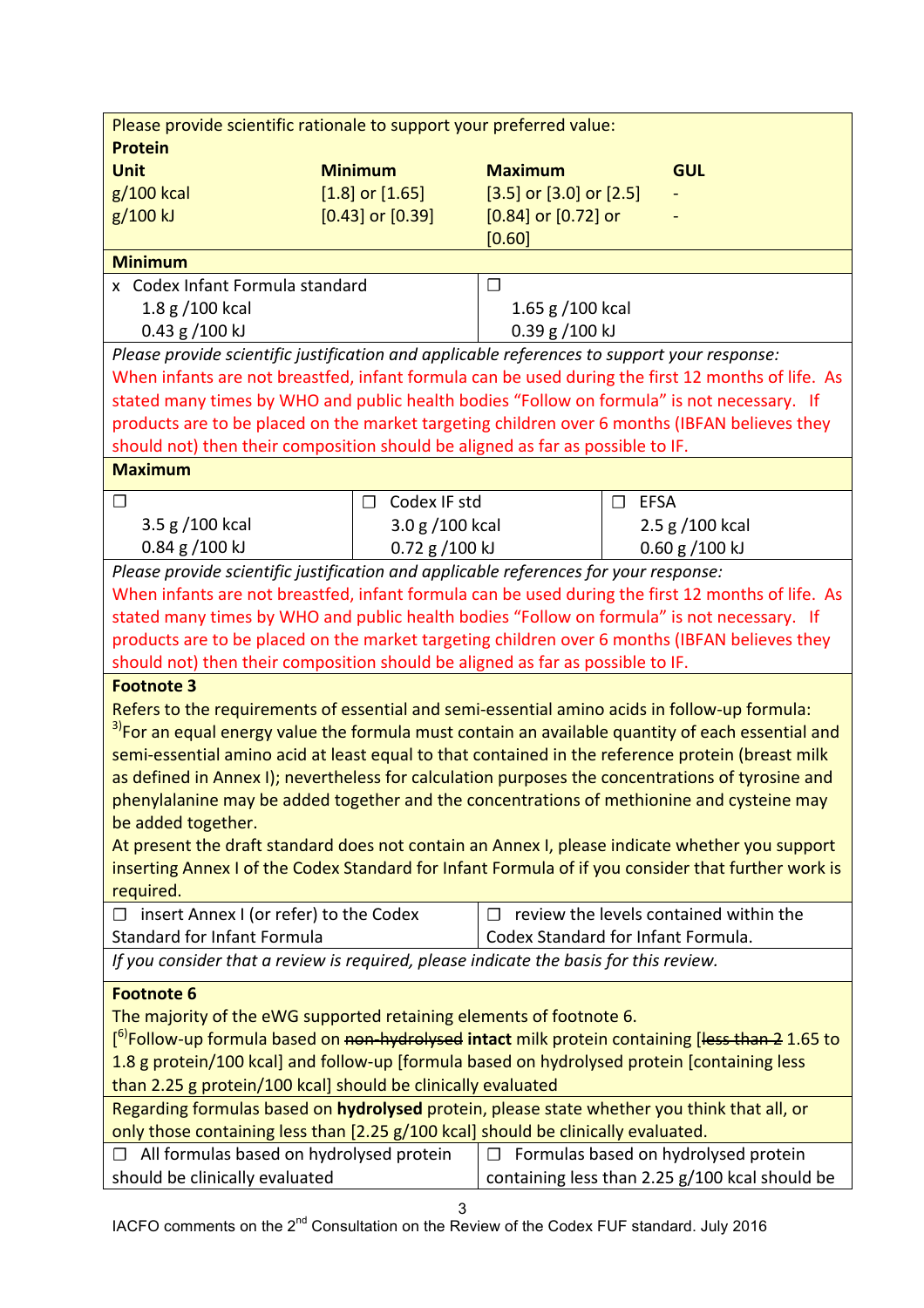|                                                                                                                                                                                                                                                                                                                                                                                                                                                                                                                                                                                                                                                                                                                                                                                                                                                                                                                                                                                                          |  | clinically evaluated |  |
|----------------------------------------------------------------------------------------------------------------------------------------------------------------------------------------------------------------------------------------------------------------------------------------------------------------------------------------------------------------------------------------------------------------------------------------------------------------------------------------------------------------------------------------------------------------------------------------------------------------------------------------------------------------------------------------------------------------------------------------------------------------------------------------------------------------------------------------------------------------------------------------------------------------------------------------------------------------------------------------------------------|--|----------------------|--|
| Please provide justification for your response.<br>All formulas based on hydrolysed protein should be clinically evaluated by independent<br>evaluators. Quality of the evidence: Any decisions regarding this Standard and its need should<br>be evidence-based rather than 'consensus-based.' All evidence should meet WHO's definition of<br>scientific substantiation: 'Relevant convincing / generally accepted scientific evidence or the<br>comparable level of evidence under the GRADE classification.' If products are to be placed on<br>the market targeting children over 6 months (IBFAN and IACFO believe they should not) then<br>their composition should be aligned as far as possible to IF.<br>Regarding formulas based on intact/non-hydrolysed protein please note that your responses to<br>these questions do not imply that you support a minimum of 1.8 g/100 kcal or 1.65 g/100 kcal.<br>They will be used to refine the wording in square brackets if the eWG cannot come to |  |                      |  |
| agreement on a minimum value.<br>Please state whether you support the proposal to amend the reference these types of formulas<br>to intact milk protein.<br>intact milk protein<br>non-hydrolysed milk protein<br>П<br>□                                                                                                                                                                                                                                                                                                                                                                                                                                                                                                                                                                                                                                                                                                                                                                                 |  |                      |  |
| Please provide justification for your response.                                                                                                                                                                                                                                                                                                                                                                                                                                                                                                                                                                                                                                                                                                                                                                                                                                                                                                                                                          |  |                      |  |
| Regardless of the minimum protein level agreed to in Section 3.1, do you think that clinical<br>evaluation would be required for any formulas based on intact/non-hydrolysed milk protein?<br>$\Box$ Yes, all formulas<br>$\Box$ Yes, all formulas<br>$\Box$ no requirements for<br>clinical evaluation of non-<br>containing $1.65-1.8$ g/100 kcal<br>containing $1.65-2.0$ g/100 kcal<br>require clinically evaluation<br>hydrolysed formulas would be<br>require clinically evaluation<br>required at 1.65-1.8 g/100<br>kcal                                                                                                                                                                                                                                                                                                                                                                                                                                                                          |  |                      |  |
| Please provide justification for your response.                                                                                                                                                                                                                                                                                                                                                                                                                                                                                                                                                                                                                                                                                                                                                                                                                                                                                                                                                          |  |                      |  |
| If the eWG and Committee supported adoption of a minimum of 1.65 g/100 kcal for formula<br>based on intact/non-hydrolysed milk protein, do you support the recommendation that the<br>minimum protein level which requires clinical evaluation is placed in the footnote, rather than in<br>the table? See Error! Reference source not found. above<br>$\square$ Yes<br><b>No</b><br>П                                                                                                                                                                                                                                                                                                                                                                                                                                                                                                                                                                                                                   |  |                      |  |

# **Vitamin K**

| <b>Vitamin K</b>                |                |                                                                         |                                                                                        |
|---------------------------------|----------------|-------------------------------------------------------------------------|----------------------------------------------------------------------------------------|
|                                 |                | formula for older infants is recommended for adoption by the Committee: | The Chairs propose that the following drafting of vitamin K requirements for follow-up |
| <b>Vitamin K</b><br><b>Unit</b> | <b>Minimum</b> | <b>Maximum</b>                                                          | <b>GUL</b>                                                                             |
| $mg/100$ kcal                   | 4              | $\overline{\phantom{0}}$                                                | 27                                                                                     |
| mg/100 kJ                       | 1              | $\overline{\phantom{0}}$                                                | 6.5                                                                                    |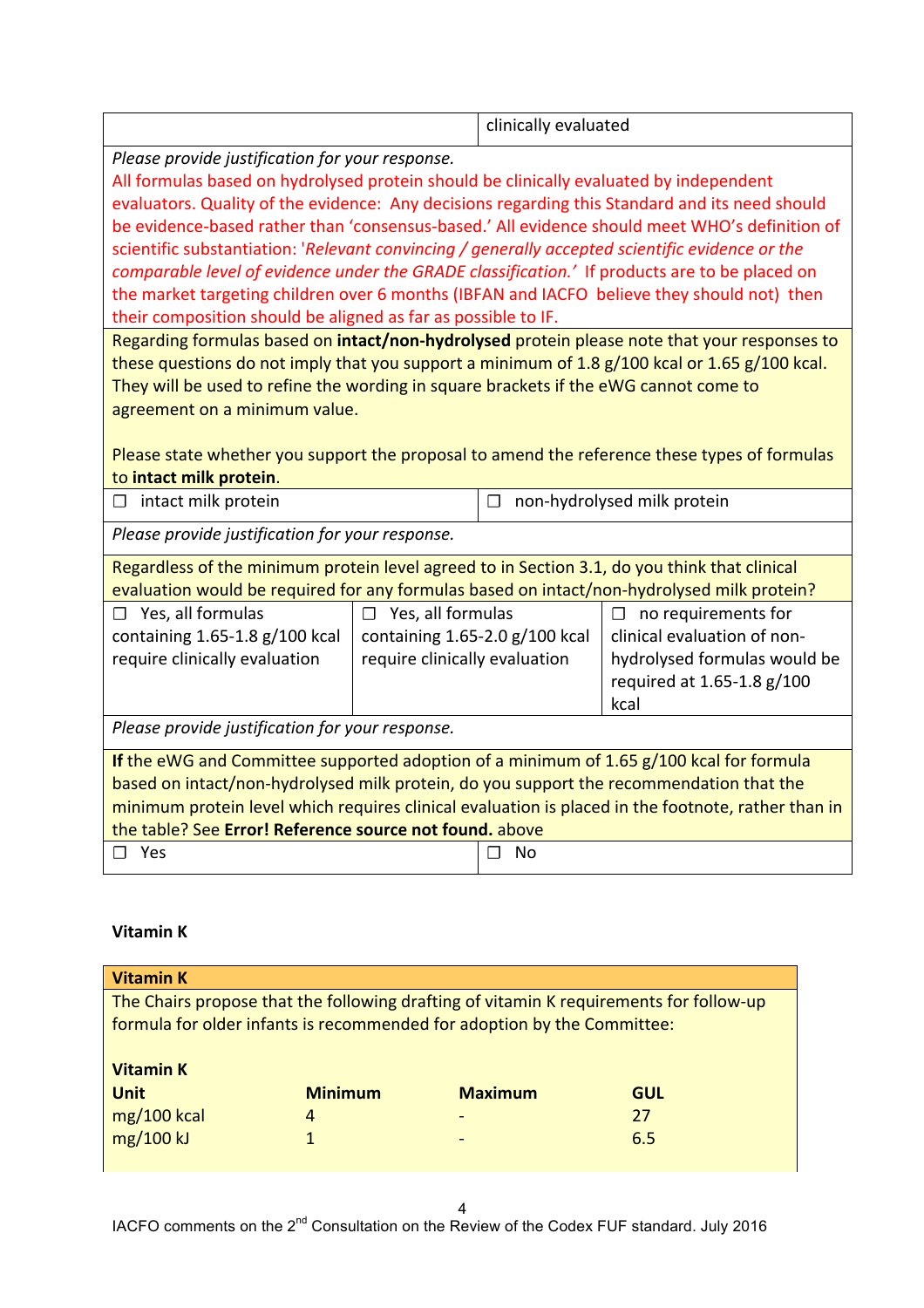*Please comment on this proposal and provide your justification:* If products are to be placed on the market targeting children over 6 months (IBFAN and IACFO believe they should not) then their composition should be aligned as far as possible to IF.

## **Vitamin C**

| <b>Vitamin C</b>                                                                                                 |                  |                  |                                       |                                                                                          |
|------------------------------------------------------------------------------------------------------------------|------------------|------------------|---------------------------------------|------------------------------------------------------------------------------------------|
|                                                                                                                  |                  |                  |                                       | No eWG consensus was reached on the establishment of a minimum vitamin C value. Based on |
| the eWG responses, please provide rationale to support your preferred value in square                            |                  |                  |                                       |                                                                                          |
| brackets:                                                                                                        |                  |                  |                                       |                                                                                          |
| Vitamin C <sup>15)</sup>                                                                                         |                  |                  |                                       |                                                                                          |
| <b>Unit</b>                                                                                                      | <b>Minimum</b>   |                  | <b>Maximum</b>                        | <b>GUL</b>                                                                               |
| $mg/100$ kcal                                                                                                    | $\vert 10 \vert$ | [4]              |                                       | $70^{16}$                                                                                |
| mg/100 kJ                                                                                                        |                  | $[2.5]$ $[0.96]$ |                                       | $17^{16}$                                                                                |
| <sup>15)</sup> expressed as ascorbic acid                                                                        |                  |                  |                                       |                                                                                          |
| <sup>16)</sup> This GUL has been set to account for possible high losses over shelf-life in liquid formulas; for |                  |                  |                                       |                                                                                          |
| powdered products lower upper levels should be aimed for.                                                        |                  |                  |                                       |                                                                                          |
| <b>Minimum levels</b>                                                                                            |                  |                  |                                       |                                                                                          |
| $\Box$ Codex IF Standard                                                                                         |                  |                  | $\square$ EFSA                        |                                                                                          |
| 10 mg/100 kcal                                                                                                   |                  |                  | 4 mg/100 kcal                         |                                                                                          |
| 2.5 mg/100 kJ                                                                                                    |                  | 0.96 kJ/100 kcal |                                       |                                                                                          |
| Taking a precautionary approach and aligned                                                                      |                  |                  | Based on vitamin C requirement levels |                                                                                          |
| with the Codex Infant Formula Standard                                                                           |                  |                  |                                       | established by EFSA, taking into account that                                            |
|                                                                                                                  |                  |                  |                                       | complementary foods are consumed from six                                                |
|                                                                                                                  |                  |                  | months.                               |                                                                                          |
| Please provide your preferred response:                                                                          |                  |                  |                                       |                                                                                          |
| If products are to be placed on the market targeting children over 6 months (IBFAN and IACFO                     |                  |                  |                                       |                                                                                          |
| believe they should not) then their composition should be aligned as far as possible to IF.                      |                  |                  |                                       |                                                                                          |

#### **Zinc**

| <b>Zinc</b>                                                                                           |                |                |            |  |
|-------------------------------------------------------------------------------------------------------|----------------|----------------|------------|--|
| Based on the views of the eWG and evidence provided, the Chairs propose the following                 |                |                |            |  |
| drafting of zinc requirements for follow-up formula for older infants is recommended for              |                |                |            |  |
| adoption by the Committee                                                                             |                |                |            |  |
| <b>Zinc</b>                                                                                           |                |                |            |  |
| <b>Unit</b>                                                                                           | <b>Minimum</b> | <b>Maximum</b> | <b>GUL</b> |  |
| $mg/100$ kcal                                                                                         | 0.5            |                | 1.5        |  |
| mg/100 kJ                                                                                             | 0.12           |                | 0.36       |  |
| <sup>20)</sup> For Follow-up formula based on soy protein isolate a minimum value of 0.75 mg/100 kcal |                |                |            |  |
| $(0.18 \text{ mg}/100 \text{ kJ}).$                                                                   |                |                |            |  |
| Please comment on this proposal and provide your justification:                                       |                |                |            |  |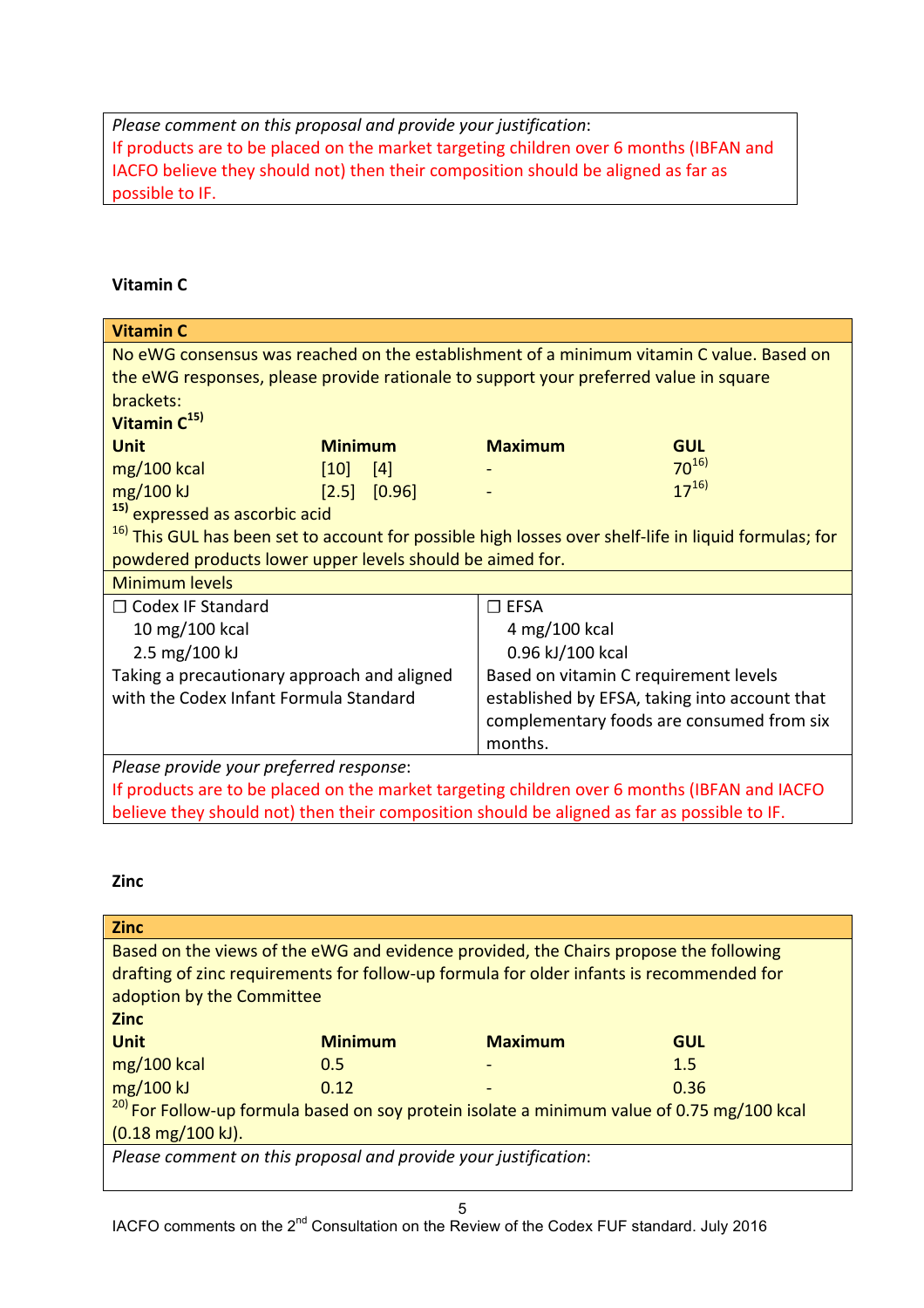### **Optional Ingredients: DHA**

| <b>Docosahexaenoic acid (DHA)</b>                                                                     |                                                                                              |                |                                                                                                              |  |  |
|-------------------------------------------------------------------------------------------------------|----------------------------------------------------------------------------------------------|----------------|--------------------------------------------------------------------------------------------------------------|--|--|
|                                                                                                       |                                                                                              |                | No consensus was reached on the need for a minimum level, as a compromise could you accept                   |  |  |
|                                                                                                       |                                                                                              |                | that a statement is included in the footnote stating that national authorities can establish                 |  |  |
| minimum requirements for the optional addition of DHA at their discretion.                            |                                                                                              |                |                                                                                                              |  |  |
| Docosahexaenoic acid <sup>21)</sup>                                                                   |                                                                                              |                |                                                                                                              |  |  |
| <b>Unit</b>                                                                                           | <b>Minimum</b>                                                                               | <b>Maximum</b> | <b>GUL</b>                                                                                                   |  |  |
| % fatty acids                                                                                         | $[-]$ or $[0.3]$                                                                             |                | 0.5                                                                                                          |  |  |
|                                                                                                       |                                                                                              |                | <sup>21)</sup> If docosahexaenoic acid (22:6 n-3) is added to follow-up formula, arachidonic acid (20:4 n-6) |  |  |
|                                                                                                       |                                                                                              |                | contents should reach at least the same concentration as DHA. The content of eicosapentaenoic                |  |  |
| acid (20:5 n-3), which can occur in sources of LC-PUFA, should not exceed the content of              |                                                                                              |                |                                                                                                              |  |  |
|                                                                                                       |                                                                                              |                | docosahexaenoic acid. Competent national and/or regional authorities may deviate from the                    |  |  |
| above conditions, as appropriate for the nutritional needs.                                           |                                                                                              |                |                                                                                                              |  |  |
| $\Box$ Yes                                                                                            |                                                                                              | ∩ No           |                                                                                                              |  |  |
|                                                                                                       |                                                                                              |                | When infants are not breastfed, infant formula can be used during the first 12 months of life. If            |  |  |
| products are to be placed on the market for children over 6 months (IBFAN and IACFO believe           |                                                                                              |                |                                                                                                              |  |  |
| they should not) then their composition should be aligned as far as possible to IF.                   |                                                                                              |                |                                                                                                              |  |  |
|                                                                                                       | Optional ingredients are used for marketing purposes and come with additional risks, such as |                |                                                                                                              |  |  |
| more additives and contaminants in the product as well as unintended risks. It is essential that      |                                                                                              |                |                                                                                                              |  |  |
|                                                                                                       |                                                                                              |                | the Precautionary Principle is used and that "optional" ingredients are added only when they                 |  |  |
| have been found to be "essential".                                                                    |                                                                                              |                |                                                                                                              |  |  |
|                                                                                                       |                                                                                              |                |                                                                                                              |  |  |
| The Quality of the evidence used to determine this must meet WHO's definition of scientific           |                                                                                              |                |                                                                                                              |  |  |
| substantiation: 'Relevant convincing / generally accepted scientific evidence or the comparable       |                                                                                              |                |                                                                                                              |  |  |
| level of evidence under the GRADE classification.'                                                    |                                                                                              |                |                                                                                                              |  |  |
| DHA: Given the lack of post-market surveillance and the weakness and inconsistency of the             |                                                                                              |                |                                                                                                              |  |  |
| available evidence - especially in relation to its efficacy for older babies - steps must be taken to |                                                                                              |                |                                                                                                              |  |  |
| limit any risk of the addition of DHA.                                                                |                                                                                              |                |                                                                                                              |  |  |

#### **Optional Ingredients: L(+) lactic acid producing cultures**

## **Optional addition L(+) lactic acid producing cultures**

 $[3.3.2.4$  Only L(+) lactic acid producing cultures may be used]

Several eWG members noted there are two purposes for the addition of  $L(+)$  lactic acid producing cultures referring to both the acidification of formula and supplementation with probiotics. 

Please indicate if you consider that the sub-Section 3.3.2.4 (Optional ingredients) should refer to one, or both types of addition.

| $\Box$ Two purposes: acidification | $\Box$ For the purpose of      | $\Box$ For the purpose of     |
|------------------------------------|--------------------------------|-------------------------------|
| of formula and                     | acidification of formula only. | supplementing with probiotics |
| supplementation with               | Contains minimal amounts of    | only                          |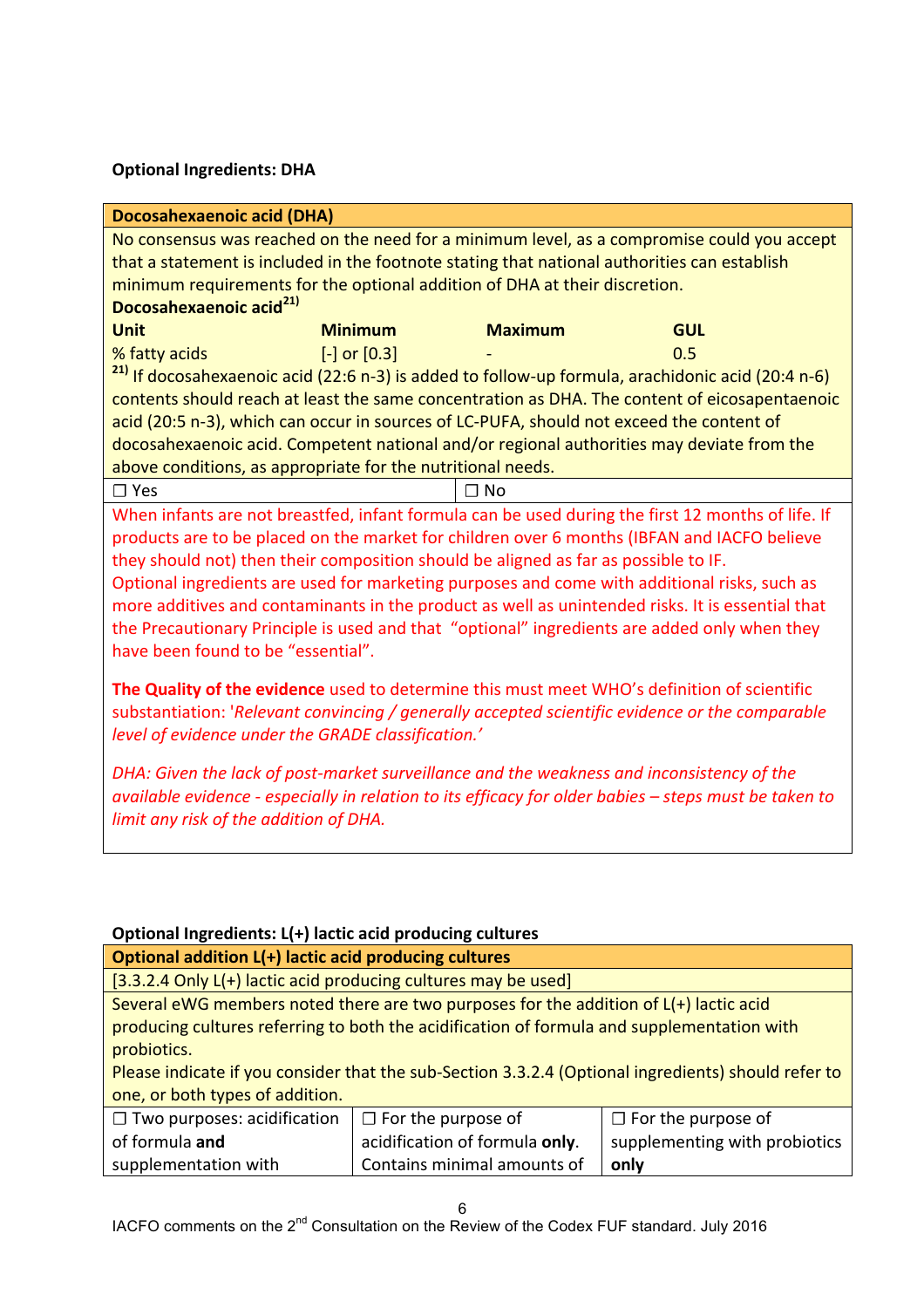| probiotics<br>viable bacteria. |
|--------------------------------|
|--------------------------------|

*Please provide justification for your preferred response:* 

A number of meta analysis have determined that there is insufficient evidence for the claims made for the addition of live micro-organisms to infant milks. However there is evidence of potential health risks associated with unknown long-term consequences of microbial additions. There can be serious health consequences when the products are in powdered form and are reconstituted at temperatures to preserve the added *Lactobacilli*, below temperatures recommended for safe preparation. This increases the risk of infection from Cronobacter and Salmonella organisms.

Such risks are particularly significant for formula fed infants, who are a highly vulnerable group for infection due to their immuno-compromised status.

If you consider that standard should allow for both types of addition, please indicate if you think that this should be captured within 3.3.2.4, or as two separate clauses within the Optional Ingredients Section (Section 3.3.2).

Based on your response above, and considering that principles for optional addition of ingredients (3.3.2.1 and 3.3.2.2) apply, do you consider that any of the following additional concepts need to be included in any proposed amended wording, please tick all that apply.

 $\Box$  The safety and suitability of the addition of strains shall be demonstrated by generally accepted scientific evidence

□ Follow-up formula prepared ready for consumption must contain significant amounts of the viable bacteria

 $\Box$  For the purpose of producing acidified formulas

□ Non-pathogenic lactic acid cultures may be used

**OR**

**□** No additional wording is required. Alignment with the Codex Infant Formula Standard *Please provide justification for your response and any proposed draft text:* 

Same as above

## **ESSENTIAL COMPOSITION OF FOLLOW-UP FORMULA FOR OLDER YOUNG CHILDREN (12-36 MONTHS)**

IBFAN and IACFO recommend changing the name of these products to '*Processed milks for young children'* and to remove the term formula so that these products do not become confused with Infant Formula. The term "formula" can imply feeding by bottle which can undermine breastfeeding, increase dental caries and problems of malocclusion and exacerbate the risk of childhood obesity.

#### **Proposed approach**

#### **Mandatory (core) composition**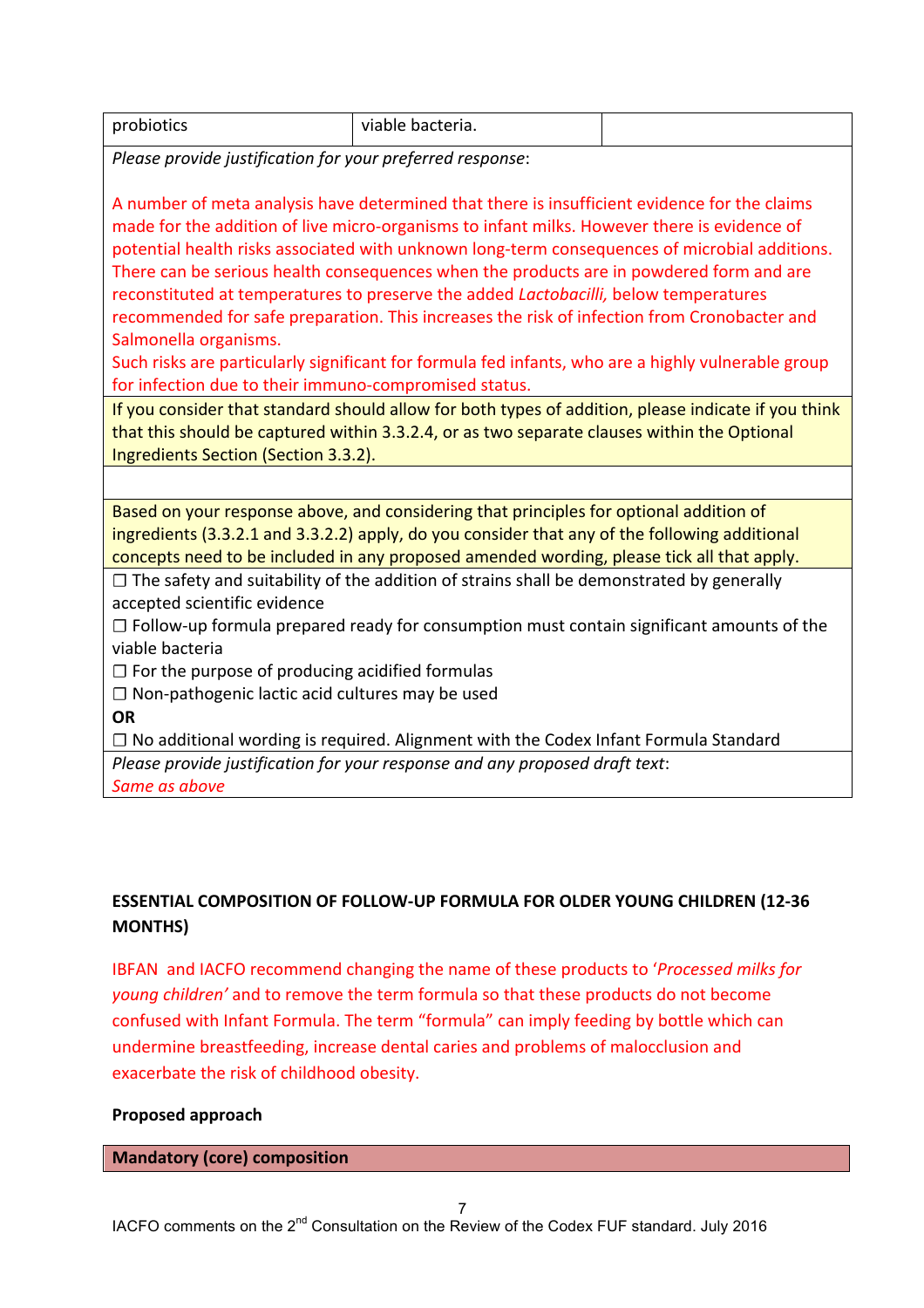Do you support the approach taken for determining the mandatory (core) composition, as well as identifying those nutrients requiring specific compositional parameters, that is :

- Evidence to support nutritional issues for young children of global concern;
- Contribution to the overall nutritional quality/integrity of the product;
- The contribution of key nutrients from cows milk for equivalence; and
- The strength of committee support for including in the core composition.

#### *Answer:*

If the term "milk" is used in the definition and product name then the composition must meet the requirements for use of the word "milk".

Should there be a minimum number of principles that each nutrient must meet in order for it to be considered part of the mandatory (core) composition, or requiring specific compositional parameters in follow-up formula for young children? Please state what this should be. *Answer:*

The modification of nutrients in processed milks should not undermine or put at risk adherence to global or national or public health policies. Any commercial promotion that encourages excessive intake of nutrients and dependence on highly processed products contradicts the intent of WHA Resolutions 63.23 and 69/9 and the Guidance on ending the inappropriate marketing of foods for infants and young children. (A69/7 Add 1) and the WHO Global Strategy on Infant and Young Child Feeding.

After an extensive literature review EFSA recommended minimal compositional difference between IF and FOF (apart from a slight difference in target iron levels). EFSA also found no scientific evidence, or insufficient evidence, to support the inclusion of many of the ingredients commonly used in formulas and promoted as having a health benefit. EFSA went further to warn that the unnecessary addition of nutrients can be a burden to a young child's metabolism: (our emphasis)

"From a nutritional point of view, the minimum contents of nutrients in infant and follow-on *formula proposed by the Panel cover the nutritional needs of virtually all healthy infants born at term* and there is no need to exceed these amounts in formulae, as nutrients which are not used *or stored have to be excreted and this may put a burden on the infant's metabolism.* **Therefore,** the Panel emphasises that maximum amounts should be interpreted not as target values but rather as upper limits of a range which should not be exceeded."<sup>5</sup>

### **Voluntary Nutrient Additions**

Further to the mandatory (core) composition, other essential nutrients may be added to followup formula for young children, either as a mandated addition to the (core) composition required by national authorities, or as a voluntary addition by manufacturers. These nutrients can be *chosen from the essential composition of follow-up formula for older infants. The nutrient levels must be:*

- as per the min, max, GULs stipulated for follow-up formula for older infants; or
- based on the min, max, GULs stipulated for follow-up formula for older infants, and amended if the nutritional needs of the local population and scientific

l <sup>5</sup> *Scientific Opinion on the essential composition of infant and follow-on formulae, EFSA, EFSA Journal 2014;12(7):3760*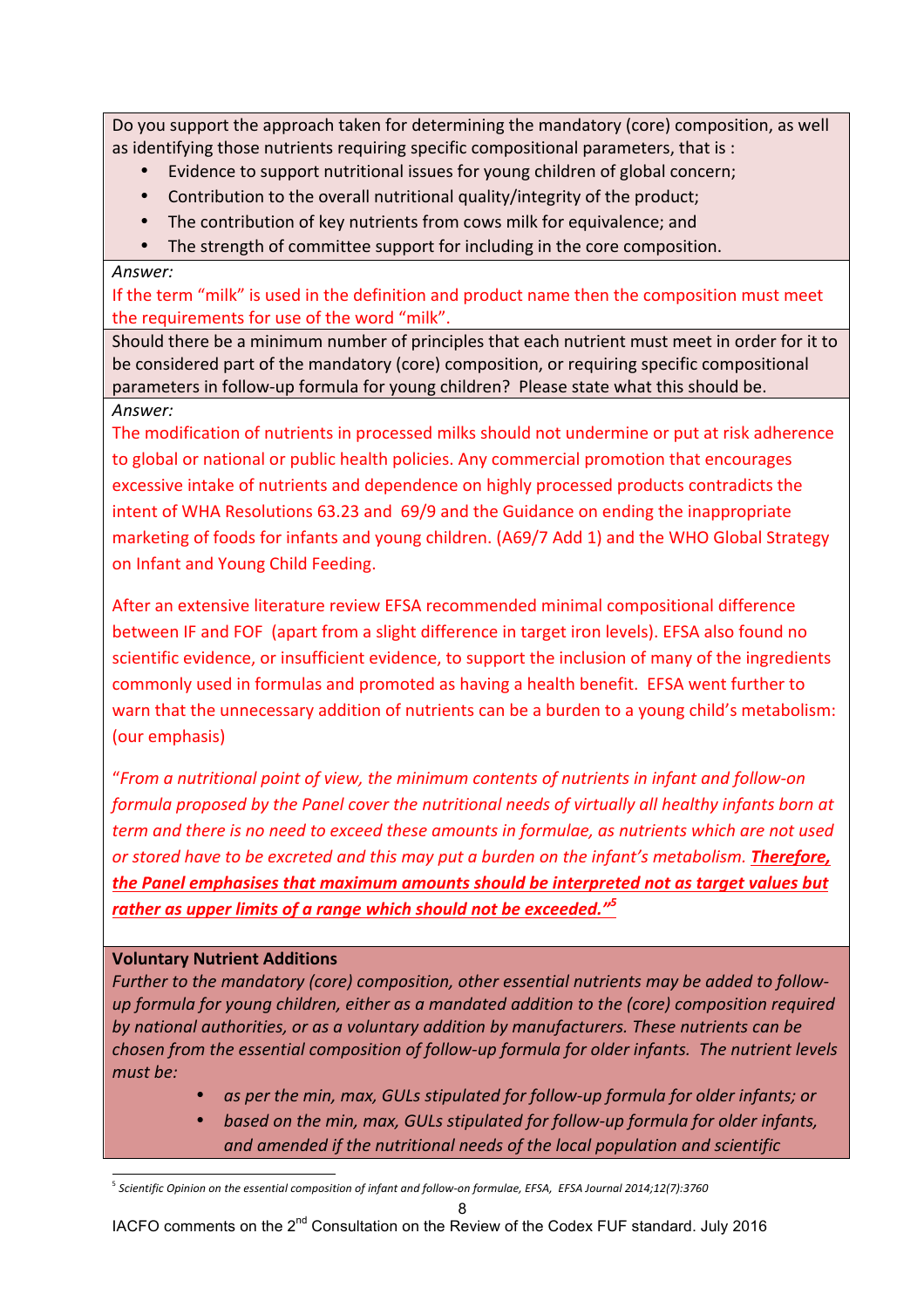*justification* warrants deviating from the level stipulated for older infants, or

• *in conformity with the legislation of the country in which the product is sold.* 

*Note: all footnotes relevant to these listed essential nutrients, also apply when added to followup formula for young children*

## **QUESTION:**

Please comment on the proposed approach presented above for the voluntary addition of other essential nutrients. If you do not support this approach, please present an alternative approach with justification.

IBFAN and IACFO do not support "voluntary nutrient additions".

It should again be noted that these modified milks are not necessary nutritionally and that normal mammalian milk such as cow's milk is a much cheaper and safer source of nutrients and can easily fit into the complementary feeding diet for older infants and young children.

## **QUESTION:**

Are there any essential nutrients that are not part of the proposed mandatory (core) composition, where the levels would need to be different to that for follow-up formula for older infants, noting that the principles would allow for deviating from the level stipulated for older infants if the nutrient needs of the local population and scientific justification warrants this? Please provide justification for your answer.

## **Answer:**

*Please provide justification for your answer:* 

IBFAN and IACFO do NOT agree. Since human milk is a substantial source of energy and nutrients in the diet of young children, we propose that processed milks must align as closely as possible to IF composition. We do not agree with the principle stated here that is a reiteration of bullet point 2 above.

## **Optional Ingredients**

- In addition to the [mandatory (core)] compositional requirements [and voluntary essential nutrient provisions] listed under linsert appropriate subsection] to [and] [insert appropriate subsection], other ingredients or substances may be added to follow-up formula for older infants [young children] where the safety and suitability of the optional ingredient for particular nutritional purposes, at the level of use, is evaluated and demonstrated by generally accepted scientific evidence.
- When any of these ingredients or substances is added, the formula shall contain sufficient amounts to achieve the intended effect, [taking into account levels in human milk].
- [The following substances may be added in conformity with national legislation, in which case their content per 100 kcal (100kJ) in the Follow-up Formula ready for consumption shall not exceed the levels listed below. This is not intended to be an exhaustive list, but provides a guide for competent national and/or regional authorities as to appropriate levels when these substances are added]. The Chairs propose deleting the third bullet point in preference for a principles based approach rather than inclusion of any substances in a list.

### **QUESTION:**

Please comment on the proposed approach and principles presented above for the voluntary addition of optional ingredients and substances to follow-up formula for young children. If you do not support this approach, please present an alternative approach with justification.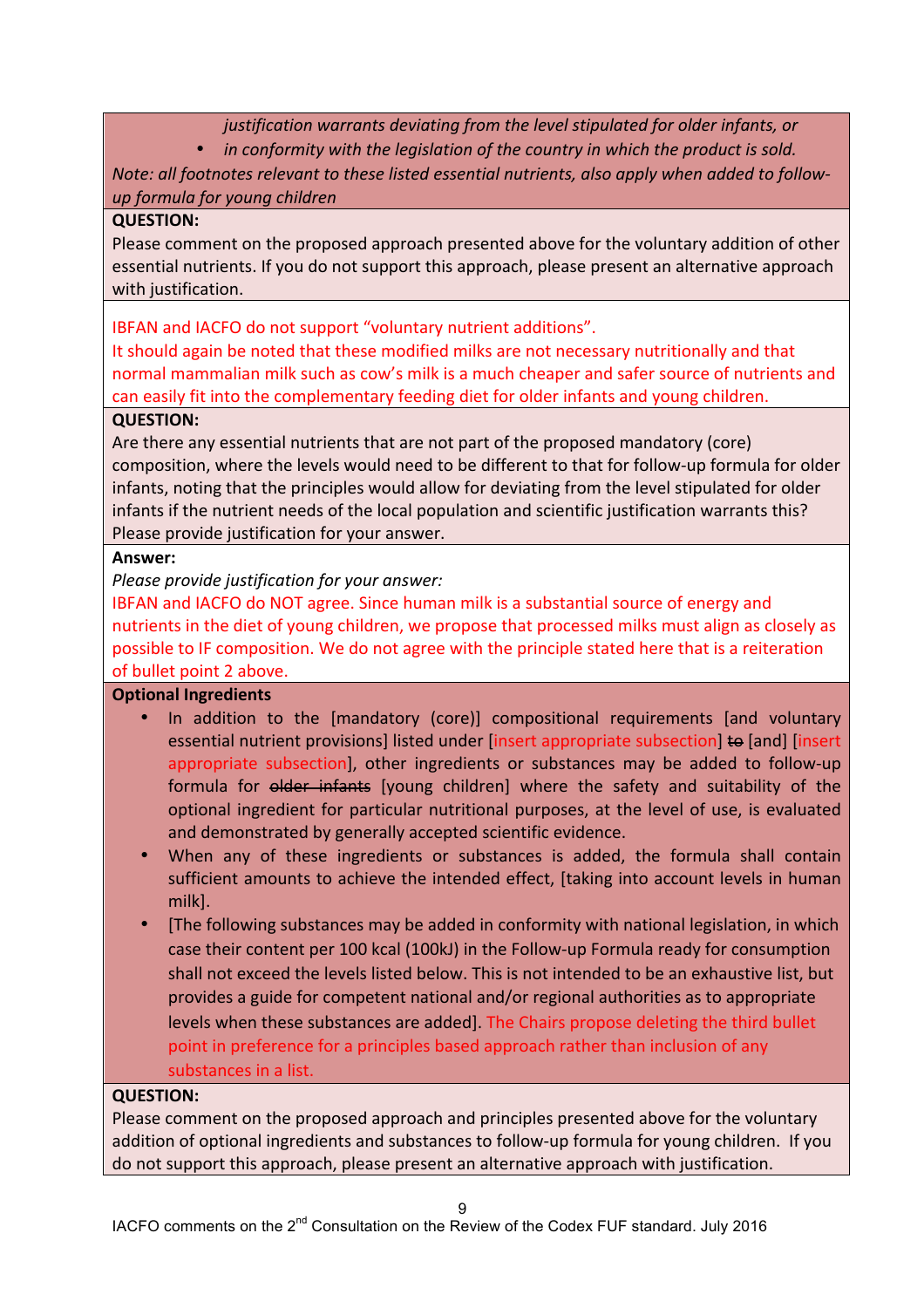Answer:Please provide justification for your answer:

IBFAN and IACFO are of the opinion that the composition of these processed milks must be aligned either to infant formula or to unsweetened, unflavoured milk. If there is to be a standard for these products then it must meet WHO's definition of scientific substantiation: '*Relevant convincing* / generally accepted scientific evidence or the comparable level of evidence *under the GRADE classification.'* 

The scientific basis for the efficacy and safety of voluntary ingredients is weak at best and all too often relies of governments requesting scientific substantiation of efficacy from manufacturers. This is a totally inadequate approach for such a vulnerable target population. Instead the Standard should require that:

- a) all ingredients used in products for this should be pre-authorised following rigorous independent scrutiny, (with particular care over new technologies, such as nanotechnologies;
- b) systematic reviews of all available evidence should be carried out *independently* of the manufacturers and distributers of the products in question;
- c) evidence should be reviewed on a regular basis to ensure infants are not exposed to levels of nutrients that might put a burden on their metabolism, (a concern already raised by EFSA);
- d) regular post market surveillance should occur indicating the frequency of such reviews;
- e) food ingredients not listed as essential should be kept to the bare minimum;

The addition of optional ingredients creates opportunities for idealising promotional health and nutrition claims. 

UK Government's Scientific Advisory Committee on Nutrition (SACN) stated that the notion of optional/voluntary ingredients is unethical: "... If an ingredient is unequivocally beneficial as demonstrated by independent review of scientific data it would be unethical to withhold it for *commercial reasons. Rather it should be made a required ingredient of infant formula in order to reduce existing risks associated with artificial feeding. To do otherwise is not in the best interests* of children, and fails to recognise the crucial distinction between these products and other *foods."*

## **QUESTION:**

Please comment on whether the second principle (bullet point 2) should include the requirement that levels of optional ingredients or substances should 'take into account levels in human milk' for follow-up formula for young children. Please provide justification for your answer.

## **Answer:**

*Please provide justification for your answer:* 

See above. IBFAN and IACFO do not agree with the addition of "optional ingredients".

## **QUESTION:**

Do you support deletion of the third bullet point for follow-up formula for young children? Answer:

*Please provide justification for your answer:*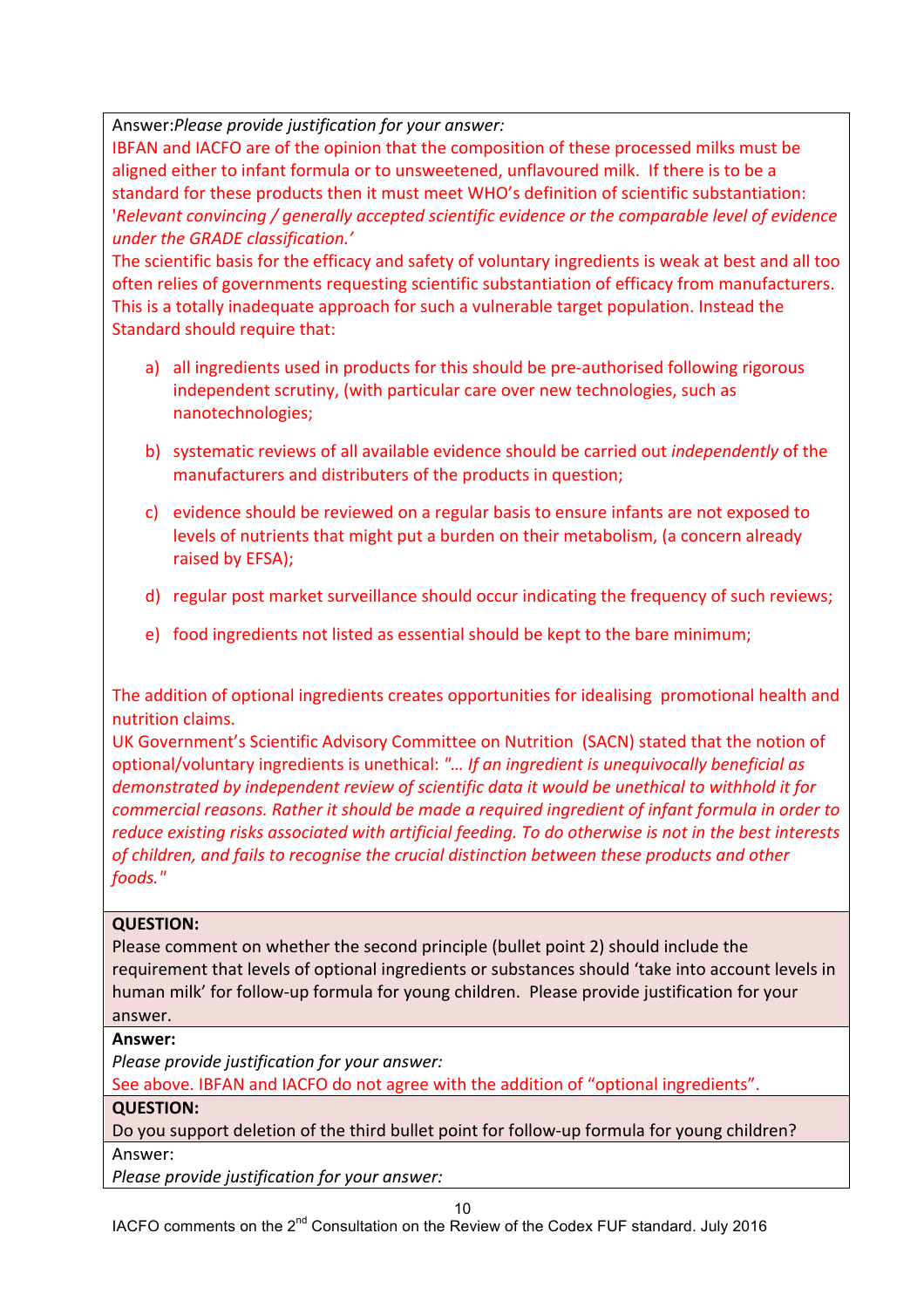### See above. IBFAN and IACFO do not agree with the addition of "optional ingredients".

#### **Energy contribution from macronutrients**

#### **Energy contribution from macronutrients**

Please provide comment and justification as to whether it is necessary to define specific macronutrient percentage contribution to overall energy.

#### *Answer:*

The overall energy content of products targeting children over 12 months must be controlled. The products currently on the market include a wide range of highly unsuitable products with very high sugar intakes – These products may well fall within the permitted range of the current standard (that does not specify minimum and maximum carbohydrate contents). This could allow 58% of energy in the product to come from free sugars.

Any Codex Standard or Guidance must help Member states establish policies that will achieve policy coherence with WHO norms on sugar, salt, etc.

#### **Energy**

| <b>Energy</b>                                                                               |                 |                                                                                                 |  |
|---------------------------------------------------------------------------------------------|-----------------|-------------------------------------------------------------------------------------------------|--|
| Members of the eWG have recommended that the energy density of follow-up formula for        |                 |                                                                                                 |  |
| young children should be established, and the following levels proposed:                    |                 |                                                                                                 |  |
| <b>Energy</b>                                                                               |                 |                                                                                                 |  |
| Unit                                                                                        | <b>Minimum</b>  | <b>Maximum</b>                                                                                  |  |
| $kcal/100$ ml                                                                               | 45 <br> 60      | <b>1701</b>                                                                                     |  |
| kJ/100 ml                                                                                   | $[250]$ $[188]$ | $[293]$                                                                                         |  |
| Should the range for the energy density of follow-up formula for young children accommodate |                 |                                                                                                 |  |
|                                                                                             |                 | the energy content of full fat cows' milk and reduced fat cows' milk, or align with the minimum |  |
| energy density of follow-up formula for older infants?                                      |                 |                                                                                                 |  |
| $\Box$ FUF-older infants & full fat cows' milk                                              |                 | $\Box$ Reduced fat cows' milk (~1.5-2% fat)                                                     |  |
| 60 kcal/100ml                                                                               |                 | 45 kcal/100 ml                                                                                  |  |
| 250 kJ/100 ml                                                                               |                 | 188 kJ/100 ml                                                                                   |  |
| Please provide justification for your answer                                                |                 |                                                                                                 |  |
| Do you support establishing a maximum energy density for follow-up formula for young        |                 |                                                                                                 |  |
| children? If so, do you have suggestions as to how this level should be derived?            |                 |                                                                                                 |  |
| Answer:                                                                                     |                 |                                                                                                 |  |

#### **Protein**

#### **Protein**

Considering the eWG's varied views, are minimum and maximum requirements necessary? If so, please state your preferred approach on how to establish protein requirements? *Please provide justification for your answer*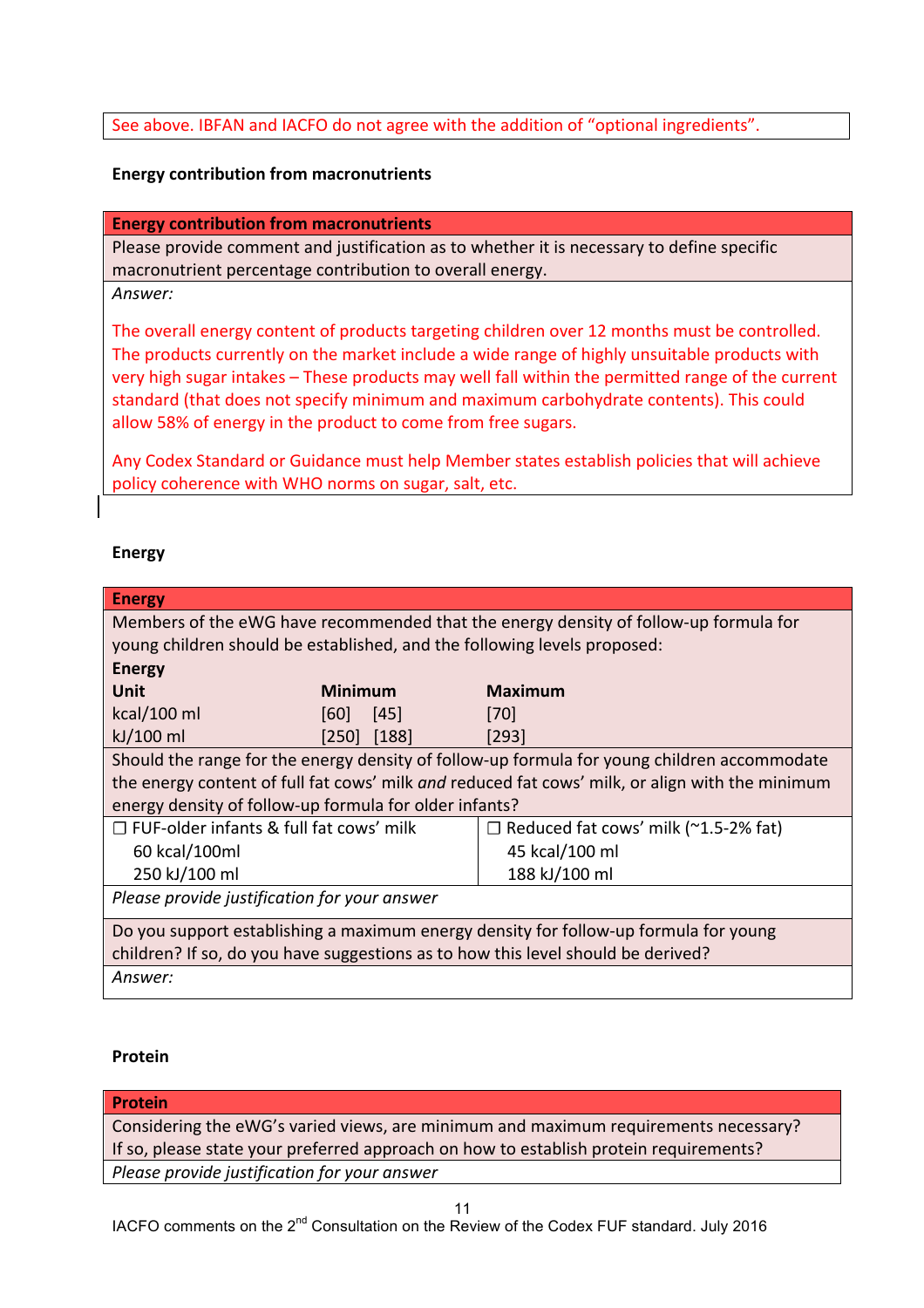Should there be requirements for protein quality? If so how this might be achieved? Please consider both the current Follow-up formula standard, and proposals within the draft standard for older infants.

*Please provide justification for your answer*

#### **Total Fat**

| <b>Total fat</b>                                                                       |                                              |  |  |  |
|----------------------------------------------------------------------------------------|----------------------------------------------|--|--|--|
| Based on the eWG recommendation to establish total fat requirements, please state your |                                              |  |  |  |
| preferred minimum total fat value?                                                     |                                              |  |  |  |
| $\Box$ Current Codex FUF standard                                                      | $\Box$ Proposed Codex FUF standard for older |  |  |  |
| 3.0 g/100 kcal                                                                         | infants                                      |  |  |  |
| $0.7$ g/100 kJ                                                                         | 4.4 $g/100$ kcal                             |  |  |  |
|                                                                                        | $1.1$ g/100 kJ                               |  |  |  |
| $\Box$ Reduced fat cows' milk                                                          | $\Box$ Alternative value, please specify     |  |  |  |
| $3.5$ g/100 kcal                                                                       |                                              |  |  |  |
| $0.8$ g/100 kJ                                                                         |                                              |  |  |  |
| Please provide justification for your answer                                           |                                              |  |  |  |
|                                                                                        |                                              |  |  |  |
| Based on the eWG recommendation to establish total fat requirements, please state your |                                              |  |  |  |
| preferred maximum total fat value?                                                     |                                              |  |  |  |
| $\Box$ Proposed FUF-older infants & cows' milk                                         | $\Box$ Alternative value, please specify     |  |  |  |
| 6.0 g/100 kcal                                                                         |                                              |  |  |  |
| $1.4$ g/ $100$ kJ                                                                      |                                              |  |  |  |
| Please provide justification for your answer                                           |                                              |  |  |  |
|                                                                                        |                                              |  |  |  |
|                                                                                        |                                              |  |  |  |

#### **Essential Fatty acids**

#### **Lipids**

Based on the eWG recommendation to give consideration to the fatty acid profile of follow-up formula for young children, including maximum levels for trans fat, and noting the levels in full fat and reduced fat cows' milk, please state your preferred levels (with justification) as below:

Should levels for linoleic acid,  $\alpha$ -linolenic acid and phospholipids be established for follow-up formula for young children? Please stipulate what these levels should be; min, max, GUL. *Please provide justification for your answers.* 

Should a range for the ratio of linoleic:  $\alpha$ -Linolenic acid be established for follow-up formula for young children?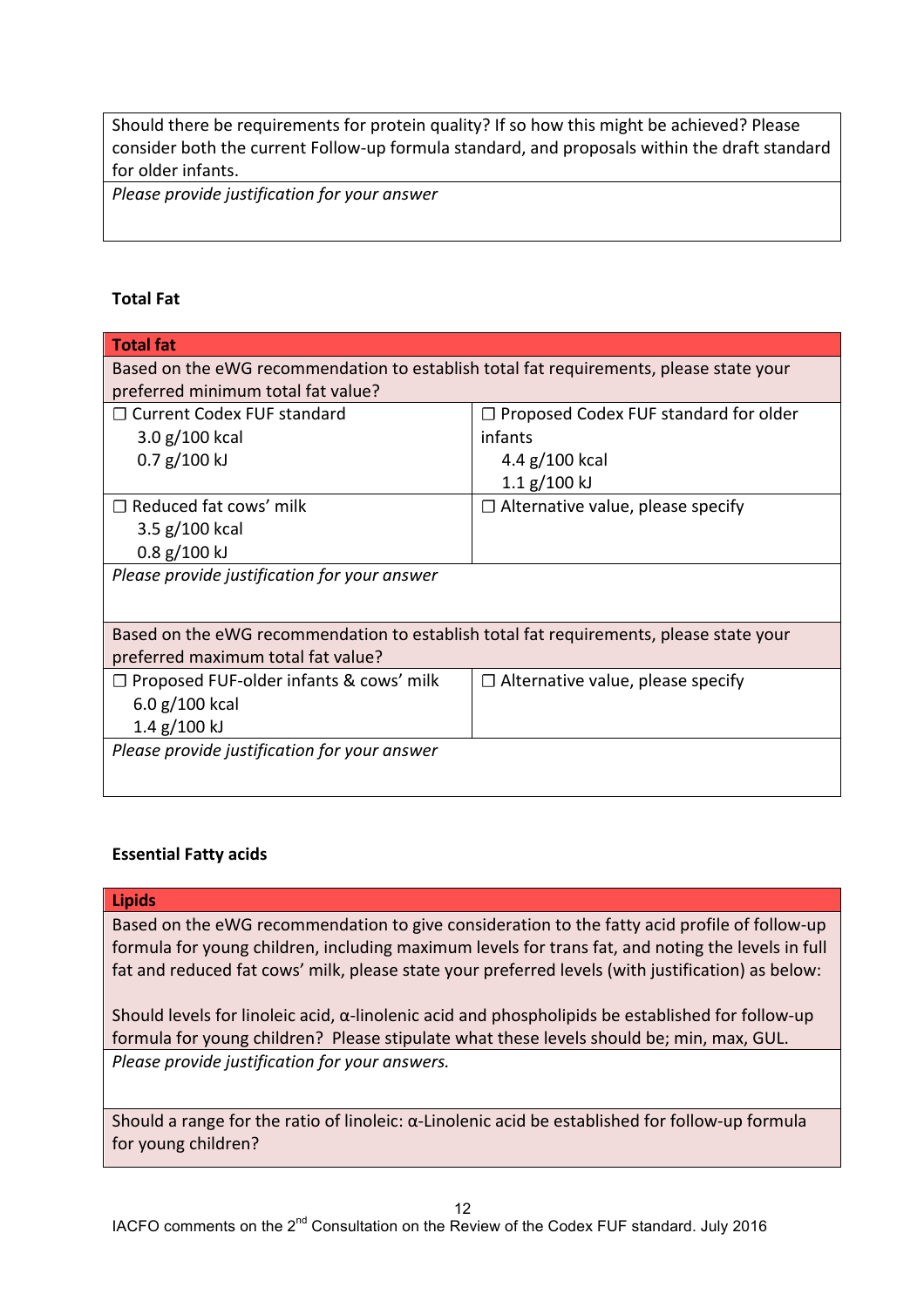| $\square$ Yes                                                                                                                                                                                                                                                                                                                                      | $\Box$ No |  |  |
|----------------------------------------------------------------------------------------------------------------------------------------------------------------------------------------------------------------------------------------------------------------------------------------------------------------------------------------------------|-----------|--|--|
| Should this be a minimum of 5:1 and a<br>maximum of 15:1 as per the Codex Infant<br>Formula Standard, the proposed Standard for<br>Follow-up Formula for Older Infants and the<br>recommendations of the 2015 IEG?<br>$\Box$ Yes<br>$\Box$ No<br>$\Box$ Alternative, please specify and provide<br>justification for your answer.                  |           |  |  |
| Should a maximum percentage fat for lauric and myristic acid be established for follow-up<br>formula for young children?                                                                                                                                                                                                                           |           |  |  |
| $\square$ Yes                                                                                                                                                                                                                                                                                                                                      | $\Box$ No |  |  |
| Should this level be ≤20% of fat as per the<br>Codex Infant Formula Standard, and the<br>proposed Standard for Follow-up Formula for<br>Older Infants, and noting this would<br>accommodate full fat and reduced fat cows'<br>milk?<br>$\Box$ Yes<br>$\Box$ No<br>$\Box$ Alternative, please specify and provide<br>justification for your answer. |           |  |  |
| Should a maximum level for trans fat be established for follow-up formula for young children?<br>If you support a maximum level, please state what percentage of fat this should be.                                                                                                                                                               |           |  |  |
| $\square$ Yes<br>Please state what the maximum level should<br>be, and provide justification for your answer.                                                                                                                                                                                                                                      | $\Box$ No |  |  |
| Should the proposed footnote 7 for the Codex Standard for Follow-up Formula for older                                                                                                                                                                                                                                                              |           |  |  |
| infants (Commercially hydrogenated oils and fats shall not be used in follow-up formula) also<br>apply to follow-up formula for young children?                                                                                                                                                                                                    |           |  |  |
| Please provide justification for your answer.                                                                                                                                                                                                                                                                                                      |           |  |  |

# **Carbohydrates**

**Total Available Carbohydrates**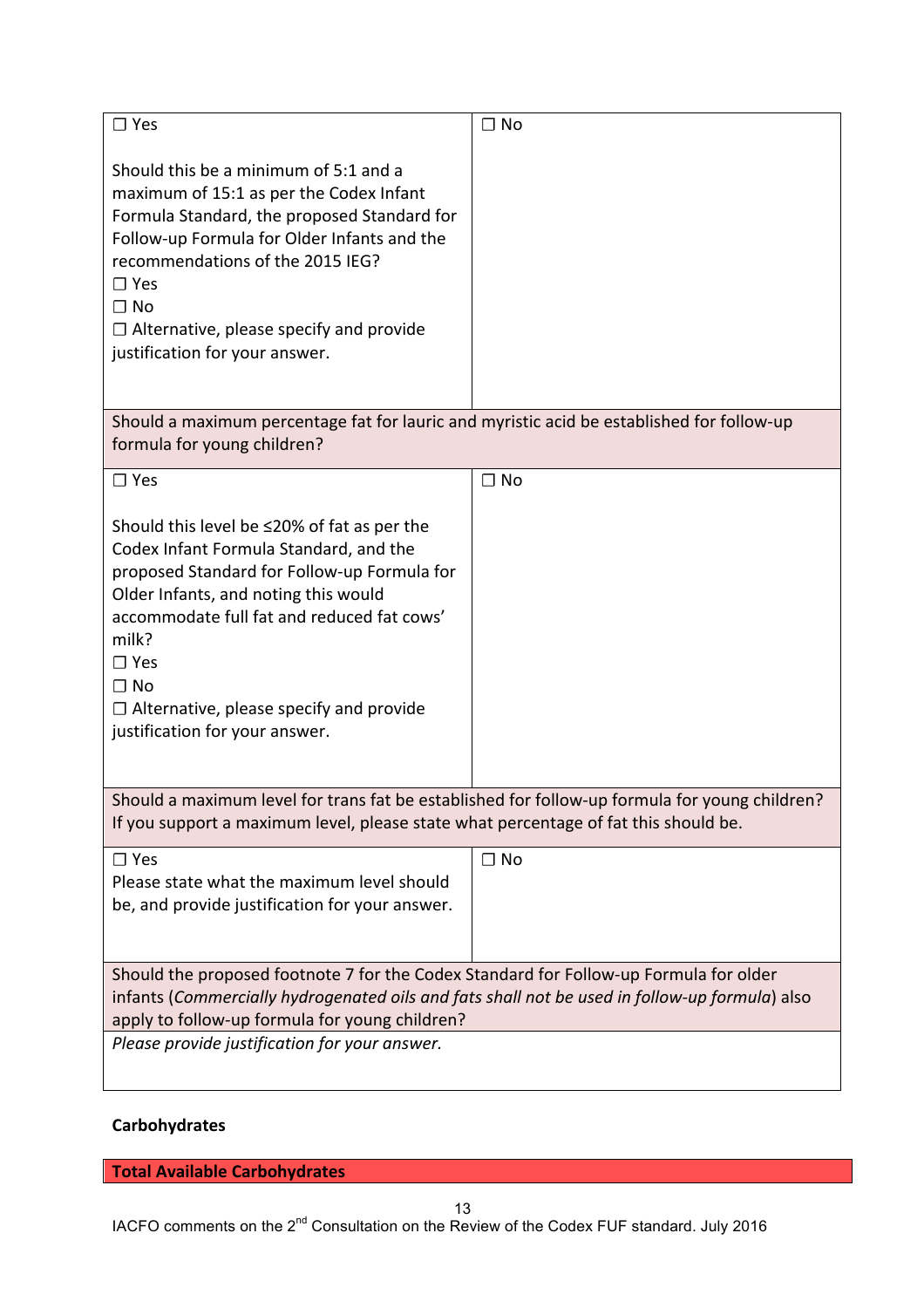| Is a minimum available carbohydrate level required, if a consensus is reached on establishing<br>minimum and maximum levels for energy, protein and total fat?                                                                                                                                                                                                                                                                                                                                                                                                                                                                                                                                          |                                                                                                 |  |  |  |
|---------------------------------------------------------------------------------------------------------------------------------------------------------------------------------------------------------------------------------------------------------------------------------------------------------------------------------------------------------------------------------------------------------------------------------------------------------------------------------------------------------------------------------------------------------------------------------------------------------------------------------------------------------------------------------------------------------|-------------------------------------------------------------------------------------------------|--|--|--|
| $\square$ Yes                                                                                                                                                                                                                                                                                                                                                                                                                                                                                                                                                                                                                                                                                           | $\Box$ No                                                                                       |  |  |  |
| Please provide your rationale:                                                                                                                                                                                                                                                                                                                                                                                                                                                                                                                                                                                                                                                                          |                                                                                                 |  |  |  |
|                                                                                                                                                                                                                                                                                                                                                                                                                                                                                                                                                                                                                                                                                                         | If you support establishing a minimum available carbohydrates level, what level do you support? |  |  |  |
| $\Box$ Full fat cows' milk                                                                                                                                                                                                                                                                                                                                                                                                                                                                                                                                                                                                                                                                              | □ IEG 2015 and proposed Codex FUF-OI                                                            |  |  |  |
| 7.5 mg/100 kcal                                                                                                                                                                                                                                                                                                                                                                                                                                                                                                                                                                                                                                                                                         | 9.0 mg/100 kcal                                                                                 |  |  |  |
| 1.8 mg/100 kJ<br>Please provide your rationale:                                                                                                                                                                                                                                                                                                                                                                                                                                                                                                                                                                                                                                                         | 2.2 mg/100 kJ                                                                                   |  |  |  |
|                                                                                                                                                                                                                                                                                                                                                                                                                                                                                                                                                                                                                                                                                                         |                                                                                                 |  |  |  |
| If limits are established for sugars, is there a need to also set a maximum/GUL for total available<br>carbohydrates?                                                                                                                                                                                                                                                                                                                                                                                                                                                                                                                                                                                   |                                                                                                 |  |  |  |
| $\square$ Yes                                                                                                                                                                                                                                                                                                                                                                                                                                                                                                                                                                                                                                                                                           | $\Box$ No                                                                                       |  |  |  |
| Please provide your rationale:<br>Yes. It is essential that a maximum figure is specified. Without a maximum value then fortified<br>milks for young children will continue to provide significant amounts of unnecessary free sugars<br>to the diets of young children.<br>If these products are to be placed on the market they should not be sweetened (with free or<br>intense sugars) or flavoured.                                                                                                                                                                                                                                                                                                |                                                                                                 |  |  |  |
| If you support a limit for total available carbohydrates, should a maximum level or GUL be<br>established?                                                                                                                                                                                                                                                                                                                                                                                                                                                                                                                                                                                              |                                                                                                 |  |  |  |
| $\Box$ Yes, a maximum level should be established                                                                                                                                                                                                                                                                                                                                                                                                                                                                                                                                                                                                                                                       | $\Box$ Yes, a GUL level should be established                                                   |  |  |  |
| Please provide your rationale:                                                                                                                                                                                                                                                                                                                                                                                                                                                                                                                                                                                                                                                                          |                                                                                                 |  |  |  |
| If you support establishing a maximum/GUL, do you support 14 mg/100 kcal (3.3 mg/100 kJ)?                                                                                                                                                                                                                                                                                                                                                                                                                                                                                                                                                                                                               |                                                                                                 |  |  |  |
| $\square$ Yes                                                                                                                                                                                                                                                                                                                                                                                                                                                                                                                                                                                                                                                                                           | $\Box$ No (please specify your alternative).                                                    |  |  |  |
| Please provide your rationale:<br>Before a maximum figure can be established there needs to be modelling which considers all of<br>the scenario related to min and max values for energy and macronutrients. A lower figure closer<br>to that of 9g/100kcal may be more appropriate and needs discussion.<br>WHO recommends a reduction in intake of free sugars throughout the life-course. In both<br>adults and children, WHO recommends that intake of free sugars should not exceed 10%<br>of total energy intake (strong recommendation). WHO also suggests that a further<br>reduction of the intake of free sugars to below 5% of total energy intake would have<br>additional health benefits. |                                                                                                 |  |  |  |

# **Carbohydrates footnote**

#### *Free sugars*

While there was widespread support for compositional requirements that limit the addition of free sugars, there was no consensus on an approach. Please select your preferred approach from the below options.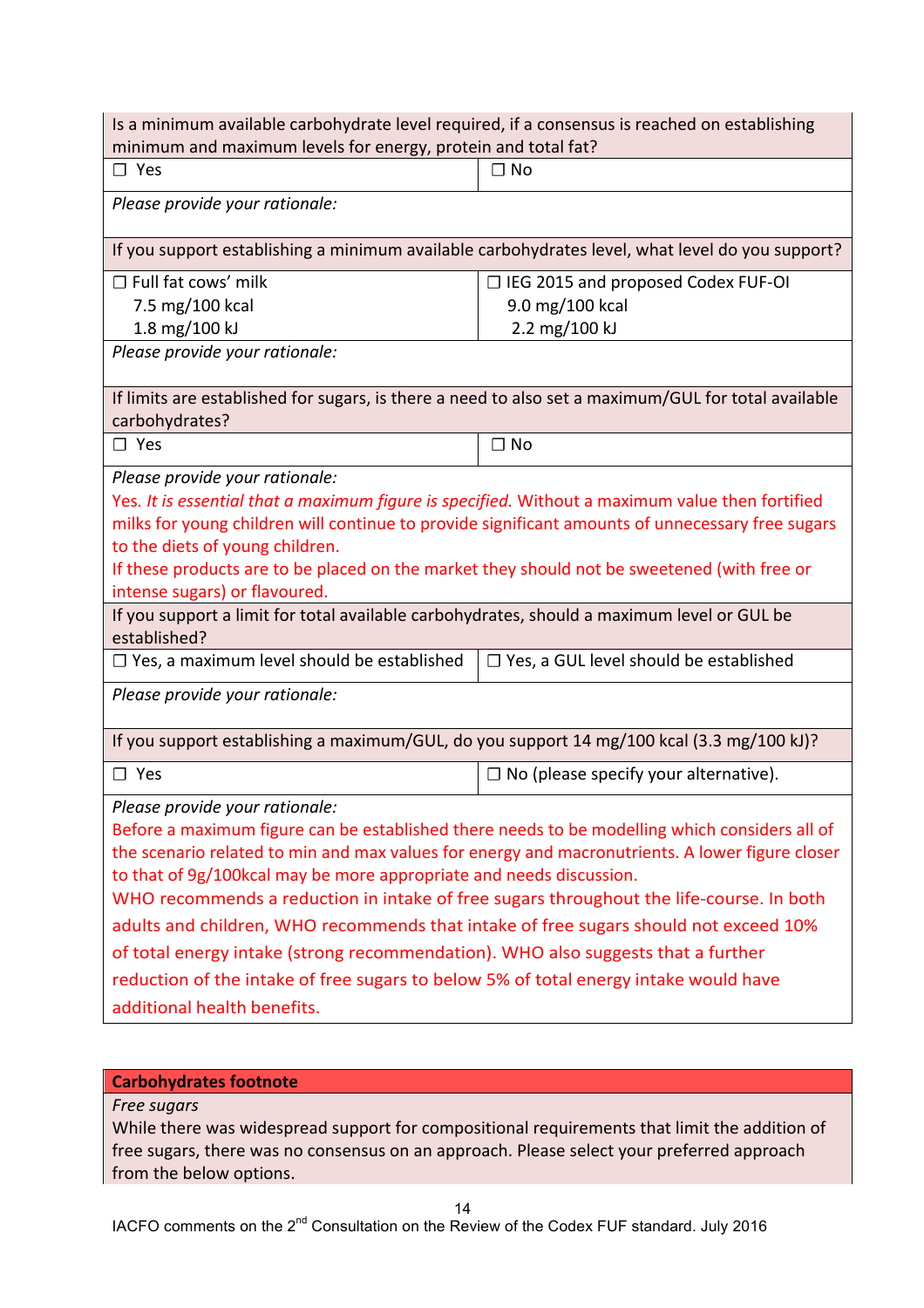| $\Box$ Proposed Codex FUF-OI<br>Standard                                                                                                                                         | □ IEG 2015                                                                                                    | $\Box$ An alternative level (please<br>specify) |  |
|----------------------------------------------------------------------------------------------------------------------------------------------------------------------------------|---------------------------------------------------------------------------------------------------------------|-------------------------------------------------|--|
| Sucrose and/or fructose<br>should not be added, unless<br>needed as a carbohydrate<br>source, and provided the sum<br>of these does not exceed 20%<br>of available carbohydrate. | Sugars other than lactose<br>should be $\leq 10\%$ of total<br>carbohydrates or 5% of total<br>energy content |                                                 |  |
| Please provide your rationale:                                                                                                                                                   |                                                                                                               |                                                 |  |
| Sugar and fructose should not be added to these products. Limits should be in line with WHO                                                                                      |                                                                                                               |                                                 |  |

global public health recommendations to limit free sugars.

WHO has expressed concern regarding the potential negative health effects of commercially available foods for infants and young children  $<$  2 years of age notably through:

- The undermining of exclusive breastfeeding for the first six months of life and the replacement of, rather than complementing, intake of breast milk in children beyond six months
- An increased risk of childhood obesity or risk factors relating to cardiovascular diseases, diabetes and cancer due to excess intake of energy, free sugars, salt and/or fat
- The reinforcement of sweet or salty taste preferences leading to the development of undesirable and unhealthy preferences and dietary habits in early childhood.

| Lactose                                                                                                                                 |                                                                                                                                                           |
|-----------------------------------------------------------------------------------------------------------------------------------------|-----------------------------------------------------------------------------------------------------------------------------------------------------------|
| □ Proposed Codex FUF-OI Standard and<br>Codex IF Standard                                                                               | $\Box$ IEG 2015                                                                                                                                           |
| Lactose and glucose polymers should be the<br>preferred carbohydrates in formula based on<br>cows' milk protein and hydrolysed protein. | The main source of carbohydrates should be<br>lactose, which should provide not less than 50%<br>of total carbohydrates, equivalent to 4.5 g/100<br>kcal. |
| Please provide your rationale:                                                                                                          |                                                                                                                                                           |

*Other permitted carbohydrates*

| $\Box$ Proposed Codex FUF-OI  | □ IEG 2015                     | $\Box$ Something else (please |
|-------------------------------|--------------------------------|-------------------------------|
| Standard                      |                                | specify)                      |
|                               |                                |                               |
| Only precooked and/or         | Oligosaccharides, glucose      |                               |
| gelatinised starches gluten-  | polymers, maltodextrin and     |                               |
| free by nature may be added.  | pre-cooked or gelatinised      |                               |
|                               | starches can be added to       |                               |
| (NB Glucose polymers are      | provide energy. Non-           |                               |
| preferred carbohydrates along | digestible carbohydrates and   |                               |
| with lactose).                | fibres that proven to be safe  |                               |
|                               | and suitable for the age group |                               |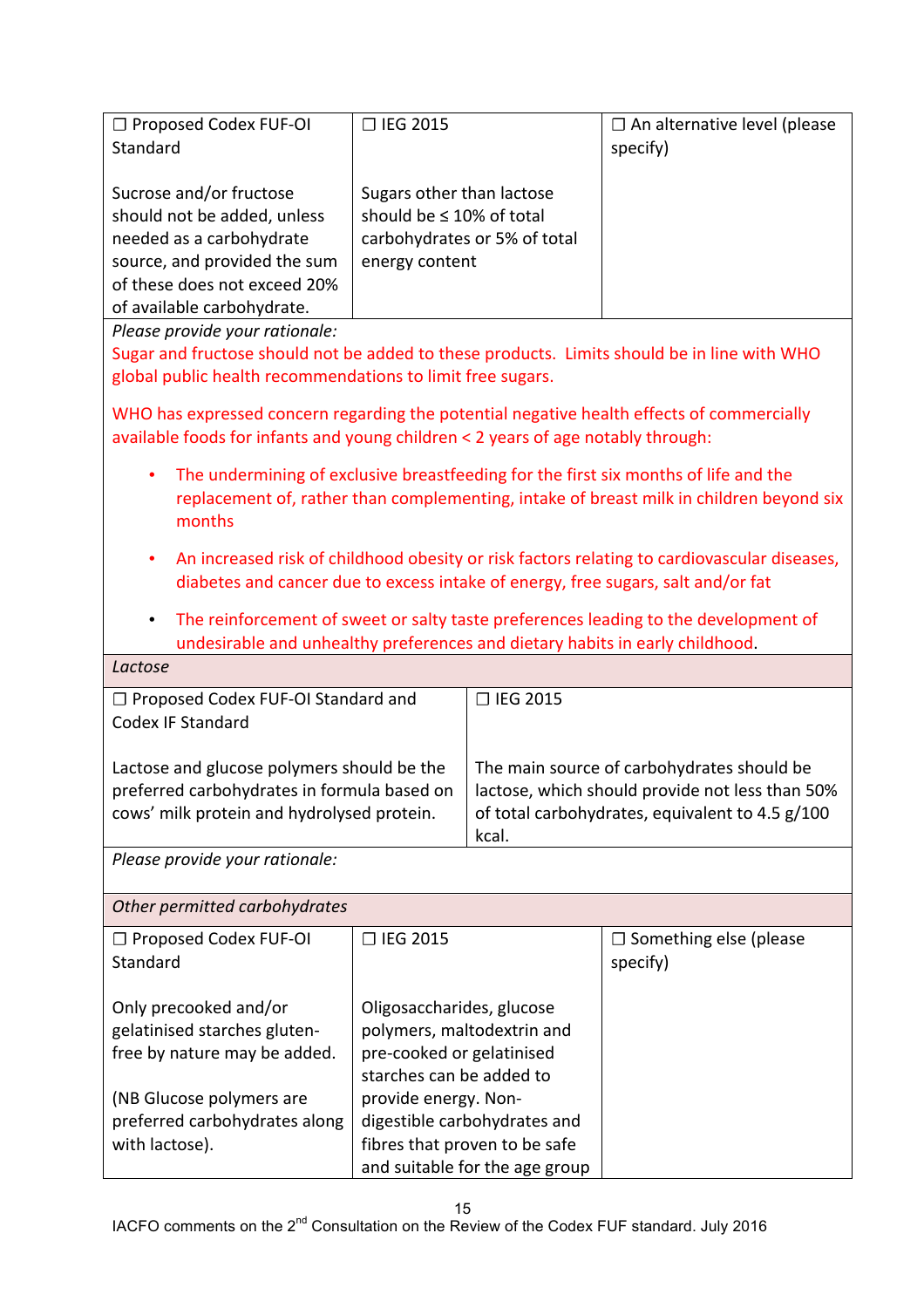|                                | may be added. |  |
|--------------------------------|---------------|--|
| Please provide your rationale: |               |  |

**Iron**

| Iron                                                                                        |         |                                  |                                                    |
|---------------------------------------------------------------------------------------------|---------|----------------------------------|----------------------------------------------------|
| While a consensus was reached on the minimum compositional requirements for iron in follow- |         |                                  |                                                    |
| up formula for young children, there were differing opinions on a maximum or GUL.           |         |                                  |                                                    |
| Iron                                                                                        |         |                                  |                                                    |
| Unit<br><b>Minimum</b>                                                                      |         | <b>Maximum</b>                   | <b>GUL</b>                                         |
| $mg/100$ kcal<br>1.0                                                                        |         | [2.0]                            | [3.0]                                              |
| mg/100 kJ<br>[0.25]                                                                         |         | [0.3]                            | [0.7]                                              |
|                                                                                             |         |                                  |                                                    |
| Should a maximum level or GUL be established for iron?                                      |         |                                  |                                                    |
| $\Box$ Yes, a maximum level should be established                                           |         | $\Box$ No                        |                                                    |
| □ Yes, a GUL level should be established                                                    |         |                                  |                                                    |
| Please provide your rationale:                                                              |         |                                  |                                                    |
| It is important to have a maximum figure to avoid the documented negative health            |         |                                  |                                                    |
| consequences of excessive iron.                                                             |         |                                  |                                                    |
| If you support establishing a maximum or GUL, please select your preferred value, providing |         |                                  |                                                    |
| scientific rationale to support your preferred choice.                                      |         |                                  |                                                    |
| □ Maximum (Proposed Codex FUF-OI)                                                           |         | □ GUL (IEG 2015)                 |                                                    |
| 2.0 mg/100 kcal                                                                             |         | 3.0 mg/100 kcal                  |                                                    |
| 0.5 mg/100 kJ                                                                               |         | 0.7 mg/100 kJ                    |                                                    |
| $\Box$ Alternative value (please provide level                                              |         |                                  |                                                    |
| (max/GUL))                                                                                  |         |                                  |                                                    |
| Please provide your rationale:                                                              |         |                                  |                                                    |
|                                                                                             |         |                                  |                                                    |
| Should separate minimum and maximum/GUL levels be established for soy protein isolate       |         |                                  |                                                    |
| formulae?                                                                                   |         |                                  |                                                    |
|                                                                                             |         |                                  |                                                    |
| $\Box$<br>Yes                                                                               | ⊠<br>No |                                  |                                                    |
| Please provide your rationale:                                                              |         |                                  |                                                    |
|                                                                                             |         |                                  |                                                    |
| If you support establishing separate minimum and maximum/GUL levels for soy protein isolate |         |                                  |                                                    |
| formulae, should it be the same as the proposed Codex Standard for Follow-up Formula for    |         |                                  |                                                    |
| older infants (a minimum of 1.5 mg/100 kcal (0.36 mg/100 kJ) and maximum of 2.5 mg/100 kcal |         |                                  |                                                    |
| $(0.6 \text{ mg}/100 \text{ kJ})$ ?                                                         |         |                                  |                                                    |
| $\square$ Yes                                                                               |         |                                  | $\Box$ No (please provide alternative values, with |
|                                                                                             |         | justification for your response) |                                                    |
| Please provide your rationale:                                                              |         |                                  |                                                    |

**Calcium**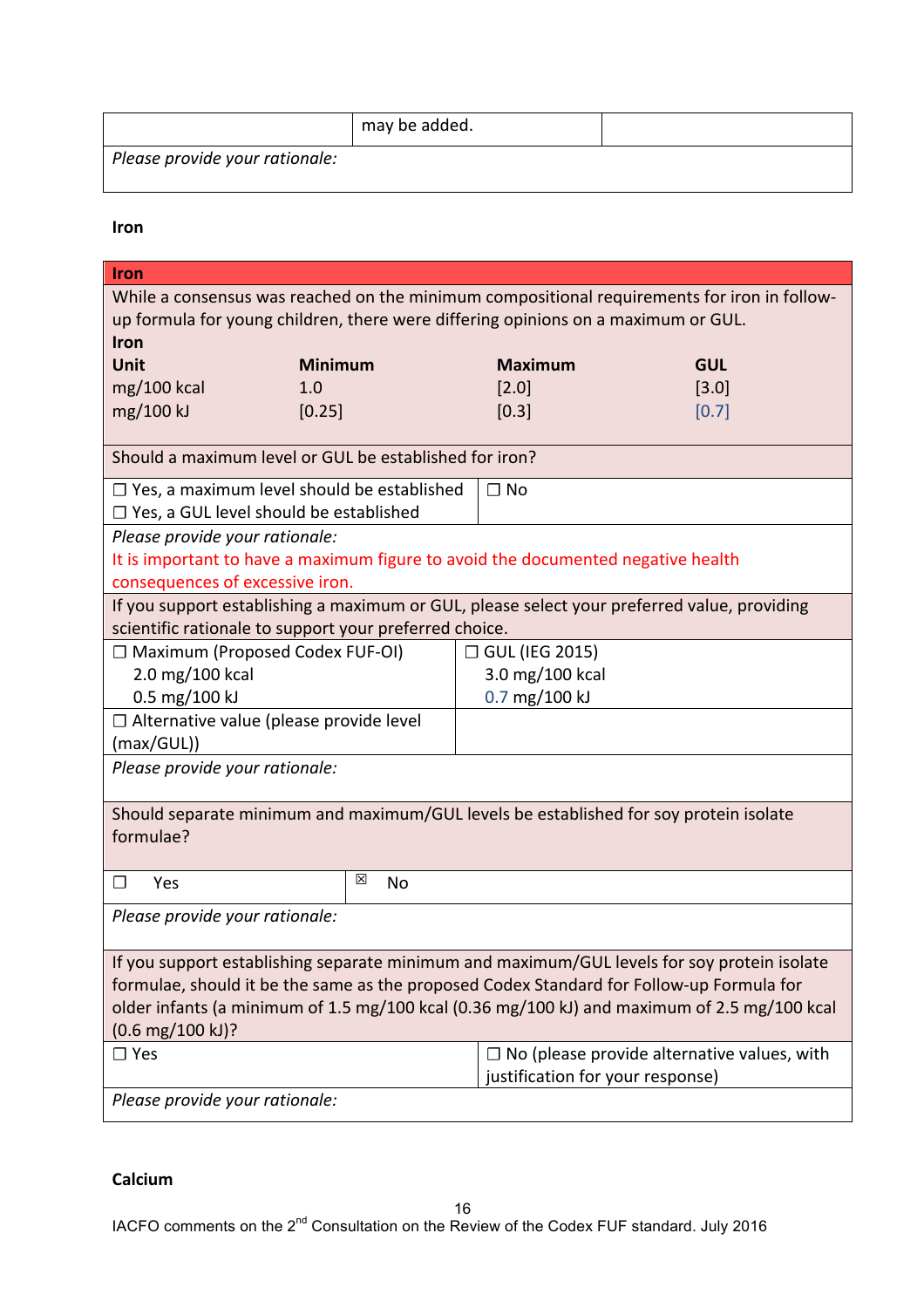| <b>Calcium</b>                                                                                                                                                                                                                                                                                                                                                          |                       |                                          |              |
|-------------------------------------------------------------------------------------------------------------------------------------------------------------------------------------------------------------------------------------------------------------------------------------------------------------------------------------------------------------------------|-----------------------|------------------------------------------|--------------|
| No consensus was reached on the requirements for calcium in follow-up formula for young<br>children. Noting that full fat cows' milk contributes 190 mg calcium/100 kcal (range 184 - 201<br>mg/100 kcal) and the average amount of calcium in reduced fat cows' milk is 259 mg/100 kcal<br>(range 240 - 280 mg/100 kcal), Please provide comment on the below options: |                       |                                          |              |
| Calcium                                                                                                                                                                                                                                                                                                                                                                 |                       |                                          |              |
| Unit                                                                                                                                                                                                                                                                                                                                                                    | <b>Minimum</b>        | <b>Maximum</b>                           | <b>GUL</b>   |
| $mg/100$ kcal                                                                                                                                                                                                                                                                                                                                                           | $[50]$ $[90]$ $[200]$ | [N.S.]                                   | $[180]$ [NS] |
| mg/100 kJ                                                                                                                                                                                                                                                                                                                                                               | [18] [22] [24] [48]   |                                          | [43]         |
| Minimum:                                                                                                                                                                                                                                                                                                                                                                |                       |                                          |              |
| □ Current Codex FUF standard                                                                                                                                                                                                                                                                                                                                            |                       | □ Proposed Codex FUF standard for older  |              |
| 90 mg/100 kcal                                                                                                                                                                                                                                                                                                                                                          |                       | infants                                  |              |
| 22 mg/100 kJ                                                                                                                                                                                                                                                                                                                                                            |                       | 50 mg/100 kcal                           |              |
|                                                                                                                                                                                                                                                                                                                                                                         |                       | 12 mg/100 kJ                             |              |
| □ IEG 2015                                                                                                                                                                                                                                                                                                                                                              |                       | $\Box$ Alternative value, please specify |              |
| 200 mg/100 kcal                                                                                                                                                                                                                                                                                                                                                         |                       |                                          |              |
| Please provide justification for your answers.                                                                                                                                                                                                                                                                                                                          |                       |                                          |              |
| Maximum/GUL:                                                                                                                                                                                                                                                                                                                                                            |                       |                                          |              |
| □ Current Codex FUF standard                                                                                                                                                                                                                                                                                                                                            |                       | □ Proposed Codex FUF standard for older  |              |
| Maximum: N.S.                                                                                                                                                                                                                                                                                                                                                           |                       | infants                                  |              |
|                                                                                                                                                                                                                                                                                                                                                                         |                       | GUL: 180 mg/100 kcal                     |              |
|                                                                                                                                                                                                                                                                                                                                                                         |                       | GUL: 43 mg/ 100 kJ                       |              |
| □ IEG 2015                                                                                                                                                                                                                                                                                                                                                              |                       | $\Box$ Alternative value, please specify |              |
| GUL: N.S.                                                                                                                                                                                                                                                                                                                                                               |                       |                                          |              |
|                                                                                                                                                                                                                                                                                                                                                                         |                       |                                          |              |
|                                                                                                                                                                                                                                                                                                                                                                         |                       |                                          |              |
| C <sub>0</sub>                                                                                                                                                                                                                                                                                                                                                          |                       |                                          |              |

| <b>Calcium</b>                          |            |                                                                                               |  |
|-----------------------------------------|------------|-----------------------------------------------------------------------------------------------|--|
|                                         |            | Should the ratio for calcium-to-phosphorous included in the Codex Standard for Infant Formula |  |
| and as proposed for FUF-OI be included? |            |                                                                                               |  |
| Ratio calcium/phosphorus                |            |                                                                                               |  |
| <b>Min</b>                              | <b>Max</b> |                                                                                               |  |
| 2:1<br>1:1                              |            |                                                                                               |  |
| ∃ Yes<br>⊐ No                           |            |                                                                                               |  |
| Please provide your rationale:          |            |                                                                                               |  |
|                                         |            |                                                                                               |  |

## **Vitamin A**

# **Vitamin A**

No consensus was reached on the establishment of a minimum or maximum vitamin A value. Please provide scientific rationale to support your preferred value: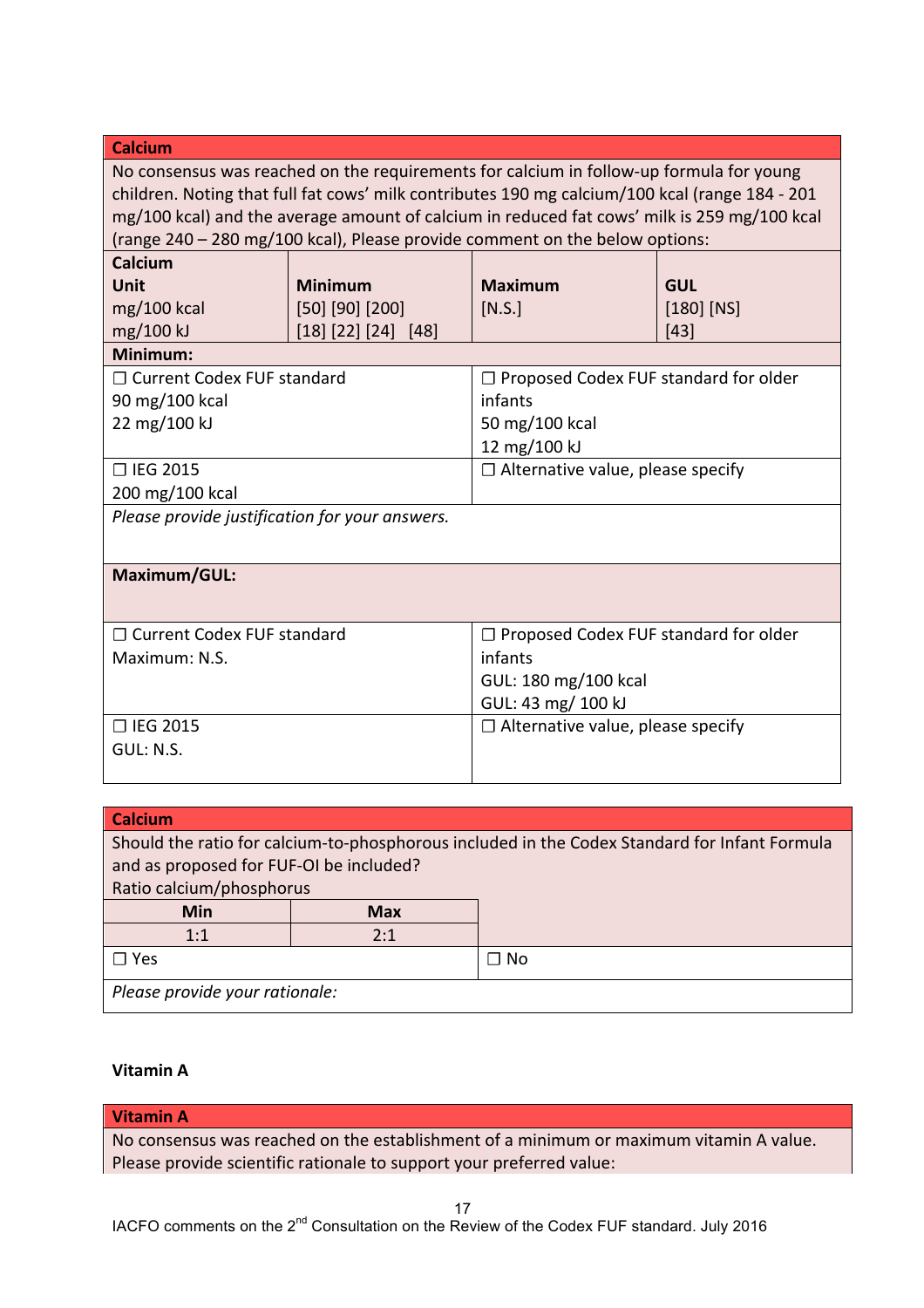| Vitamin $A^{x}$                                                                                |                |                                 |                                                                                                |
|------------------------------------------------------------------------------------------------|----------------|---------------------------------|------------------------------------------------------------------------------------------------|
| Unit                                                                                           | Minimum        | Maximum                         | <b>GUL</b>                                                                                     |
| µg RE/100 kcal                                                                                 | [75] [60] [50] | [225] [180]                     | [200] [180]                                                                                    |
| µg RE/100 kJ                                                                                   | [18] [14] [12] | [54] [43]                       | [48] [43]                                                                                      |
| <sup>x)</sup> expressed as retinol equivalents (RE).                                           |                |                                 |                                                                                                |
| 1 µg RE = 3.33 IU Vitamin A= 1 µg all trans-retinol. Retinol contents shall be provided by     |                |                                 |                                                                                                |
|                                                                                                |                |                                 | preformed retinol, while any contents of carotenoids should not be included in the calculation |
| and declaration of vitamin A activity.                                                         |                |                                 |                                                                                                |
| <b>Minimum</b>                                                                                 |                |                                 |                                                                                                |
| □ Current Codex FUF Std &                                                                      |                | $\Box$ IEG 2015 / Codex IF Std  | $\Box$ WHO/FAO 15% of RNI                                                                      |
| proposed Codex FUF-OI                                                                          |                | 60 μg RE/100 kcal               | 50 μg RE/100 kcal                                                                              |
| 75 µg RE/100 kcal                                                                              |                | 14 µg RE/100 kJ                 | 12 µg RE/100 kJ                                                                                |
| 18 µg RE/100 kJ                                                                                |                |                                 |                                                                                                |
| Please provide your rationale:                                                                 |                |                                 |                                                                                                |
| <b>Maximum</b>                                                                                 |                |                                 |                                                                                                |
| $\Box$ Codex FUF std                                                                           |                | Proposed Codex FUF-OI<br>$\Box$ |                                                                                                |
| 225 µg RE/100 kcal                                                                             |                | 180 µg RE/100 kcal              |                                                                                                |
| 54 µg RE/100 kJ                                                                                |                | 43 µg RE/100 kJ                 |                                                                                                |
| Please provide your rationale:                                                                 |                |                                 |                                                                                                |
| <b>GUL</b>                                                                                     |                |                                 |                                                                                                |
| □ WHO/FAO GUL of 3-5 times                                                                     |                | <b>IEG 2015</b><br>$\Box$       |                                                                                                |
| minimum                                                                                        |                | 180 μg RE/100 kcal              |                                                                                                |
| 200 μg RE/100 kcal                                                                             |                | 43 µg RE/100 kJ                 |                                                                                                |
| 54 µg RE/100 kJ                                                                                |                |                                 |                                                                                                |
| Please provide your rationale:                                                                 |                |                                 |                                                                                                |
| Do you support the footnote below, agreed to by the Committee for follow-up formula for older  |                |                                 |                                                                                                |
| infants (REP16/NFSDUE Appendix III)?                                                           |                |                                 |                                                                                                |
|                                                                                                |                |                                 |                                                                                                |
| <sup>x)</sup> expressed as retinol equivalents (RE).                                           |                |                                 |                                                                                                |
| 1 µg RE = 3.33 IU Vitamin A= 1 µg all trans-retinol. Retinol contents shall be provided by     |                |                                 |                                                                                                |
| preformed retinol, while any contents of carotenoids should not be included in the calculation |                |                                 |                                                                                                |
| and declaration of vitamin A activity.                                                         |                |                                 |                                                                                                |
| $\Box$ Yes                                                                                     |                | $\Box$ No                       |                                                                                                |

# **Vitamin D**

| <b>Vitamin D</b>                                                                                                               |           |
|--------------------------------------------------------------------------------------------------------------------------------|-----------|
| Do you support that mandatory addition of vitamin D to follow-up formula for young children?                                   |           |
| $\Box$ Yes                                                                                                                     | $\Box$ No |
| If you support mandatory addition, please state what the minimum level should be and<br>provide justification for your answer. |           |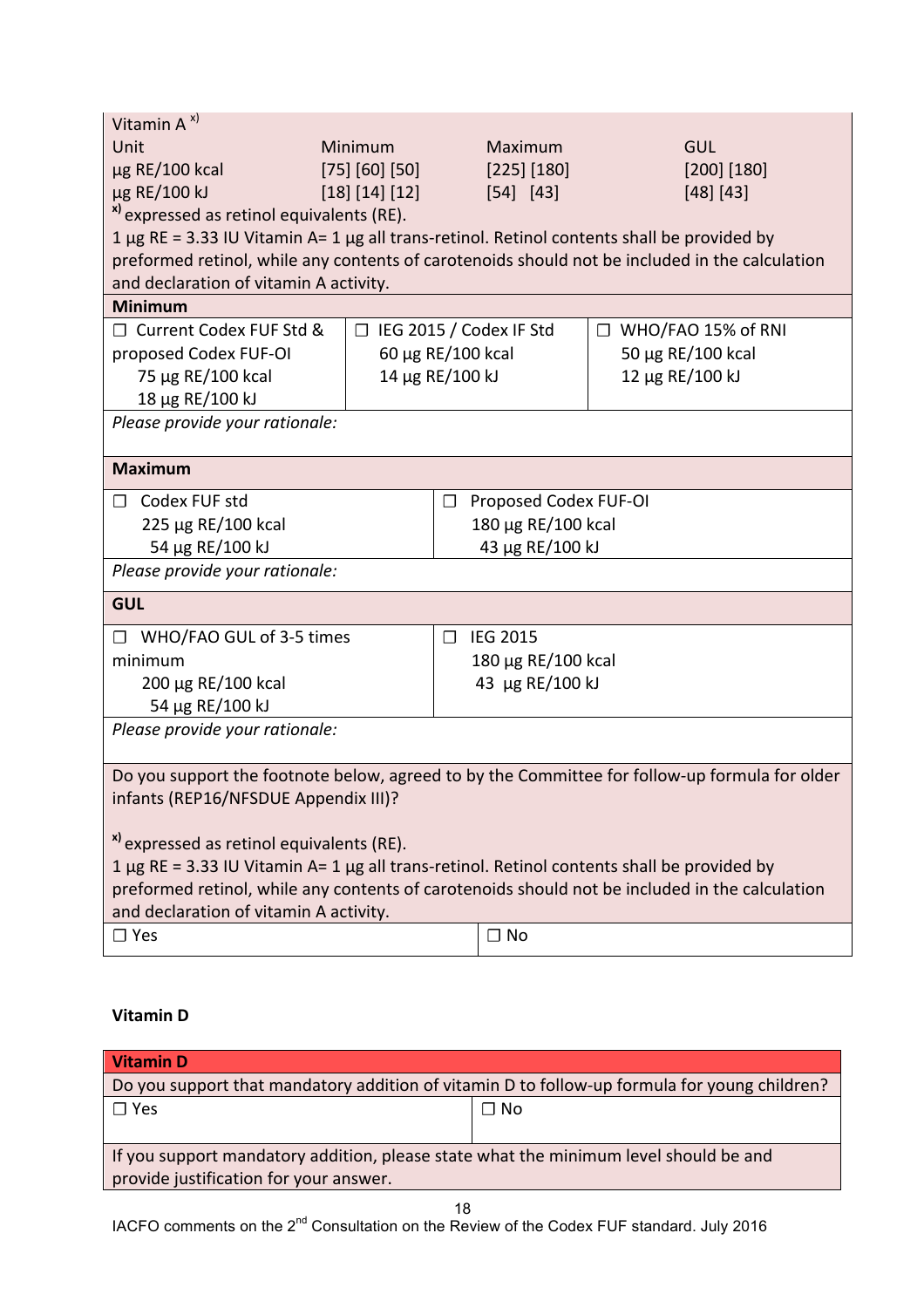#### *Answer:*

Please state whether vitamin D should have a maximum level or a GUL set and provide information on what this level should be with justification for your answer. *Answer:*

#### **Zinc**

| <b>Zinc</b>                                                                                |           |  |
|--------------------------------------------------------------------------------------------|-----------|--|
| Do you support that mandatory addition of zinc to follow-up formula for young children?    |           |  |
| $\square$ Yes                                                                              | $\Box$ No |  |
|                                                                                            |           |  |
| If you support mandatory addition, please state what the minimum level should be and       |           |  |
| provide justification for your answer.                                                     |           |  |
| Answer:                                                                                    |           |  |
|                                                                                            |           |  |
| Please state whether zinc should have a maximum level or a GUL set and provide information |           |  |
| on what this level should be with justification for your answer.                           |           |  |
| Answer:                                                                                    |           |  |
|                                                                                            |           |  |

### **Vitamin C**

| <b>Vitamin C</b>                                                                             |           |
|----------------------------------------------------------------------------------------------|-----------|
| Do you support that mandatory addition of vitamin C to follow-up formula for young children? |           |
| $\Box$ Yes                                                                                   | $\Box$ No |
|                                                                                              |           |
| If you support mandatory addition, please state what the minimum level should be and         |           |
| provide justification for your answer.                                                       |           |
| Answer:                                                                                      |           |
|                                                                                              |           |
| Please state whether vitamin C should have a maximum level or a GUL set and provide          |           |
| information on what this level should be with justification for your answer.                 |           |
| Answer:                                                                                      |           |
|                                                                                              |           |

#### **Vitamin B12**

| Vitamin B12                                                                                       |           |
|---------------------------------------------------------------------------------------------------|-----------|
| Do you support that mandatory addition of vitamin B12 to follow-up formula for young<br>children? |           |
| $\Box$ Yes                                                                                        | $\Box$ No |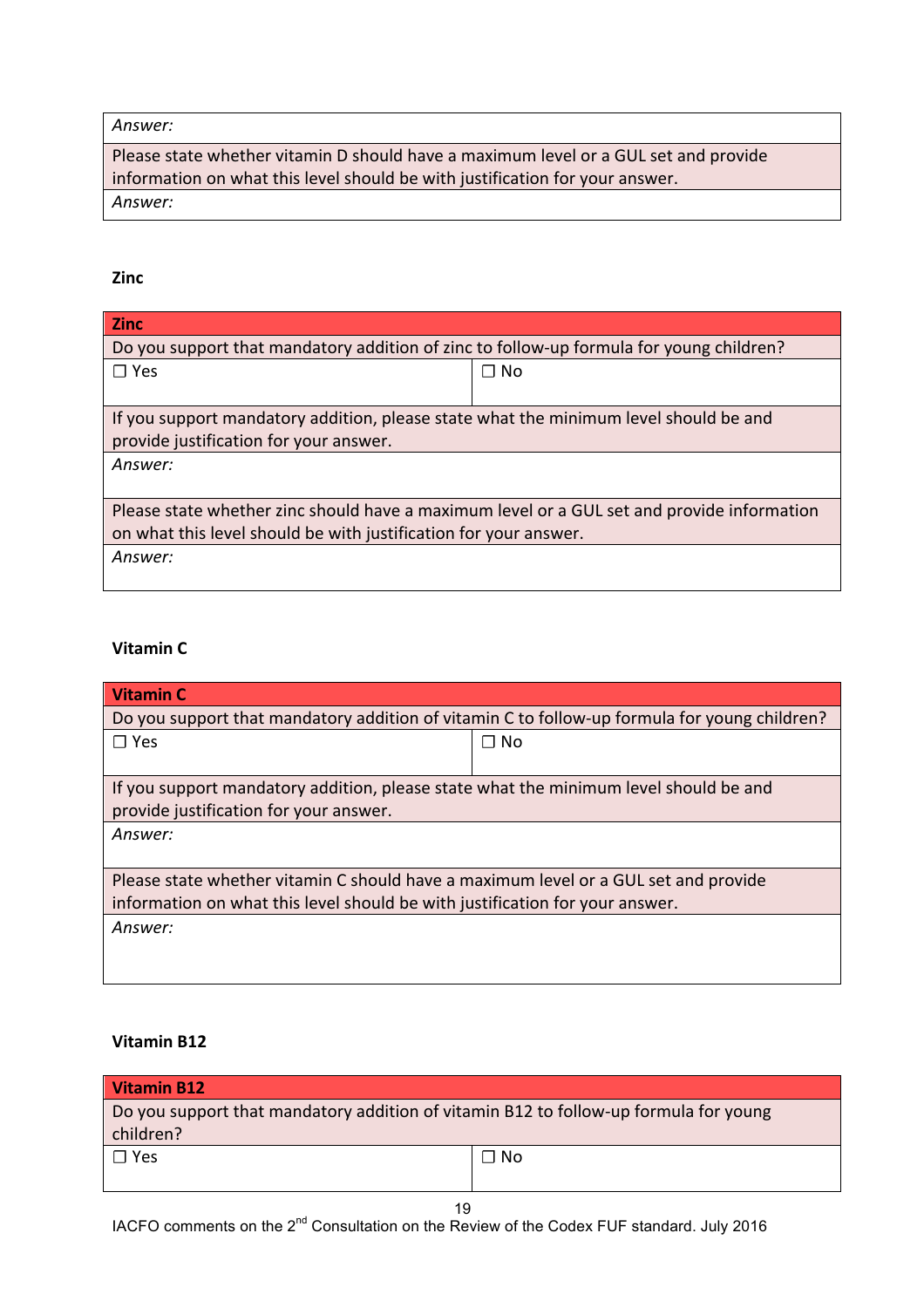| If you support mandatory addition, please state what the minimum level should be and  |
|---------------------------------------------------------------------------------------|
| provide justification for your answer.                                                |
| Answer:                                                                               |
|                                                                                       |
| Please state whether vitamin B12 should have a maximum level or a GUL set and provide |
| information on what this level should be with justification for your answer.          |
| Answer:                                                                               |
|                                                                                       |

### **Riboflavin**

| <b>Riboflavin</b>                                                                             |           |  |
|-----------------------------------------------------------------------------------------------|-----------|--|
| Do you support that mandatory addition of riboflavin to follow-up formula for young children? |           |  |
| $\Box$ Yes                                                                                    | $\Box$ No |  |
|                                                                                               |           |  |
| If you support mandatory addition, please state what the minimum level should be and          |           |  |
| provide justification for your answer.                                                        |           |  |
| Answer:                                                                                       |           |  |
|                                                                                               |           |  |
| Please state whether riboflavin should have a maximum level or a GUL set and provide          |           |  |
| information on what this level should be with justification for your answer.                  |           |  |
| Answer:                                                                                       |           |  |
|                                                                                               |           |  |

#### **Sodium**

| <b>Sodium</b>                                                                                |           |  |
|----------------------------------------------------------------------------------------------|-----------|--|
| Should specific parameters for sodium levels in follow-up formula for young children be set? |           |  |
| $\Box$ Yes                                                                                   | $\Box$ No |  |
|                                                                                              |           |  |
| Should a minimum level of sodium be established? If yes, please state what this level should |           |  |
| be and provide justification for your answer.                                                |           |  |
| Answer:                                                                                      |           |  |
| Please state whether sodium should have a maximum level or a GUL set and provide             |           |  |
| information on what this level should be with justification for your answer.                 |           |  |
| Answer:                                                                                      |           |  |

### **SCOPE & LABELLING**

**Scope & Labelling** When answering the questions below relating to Scope and Labelling, please give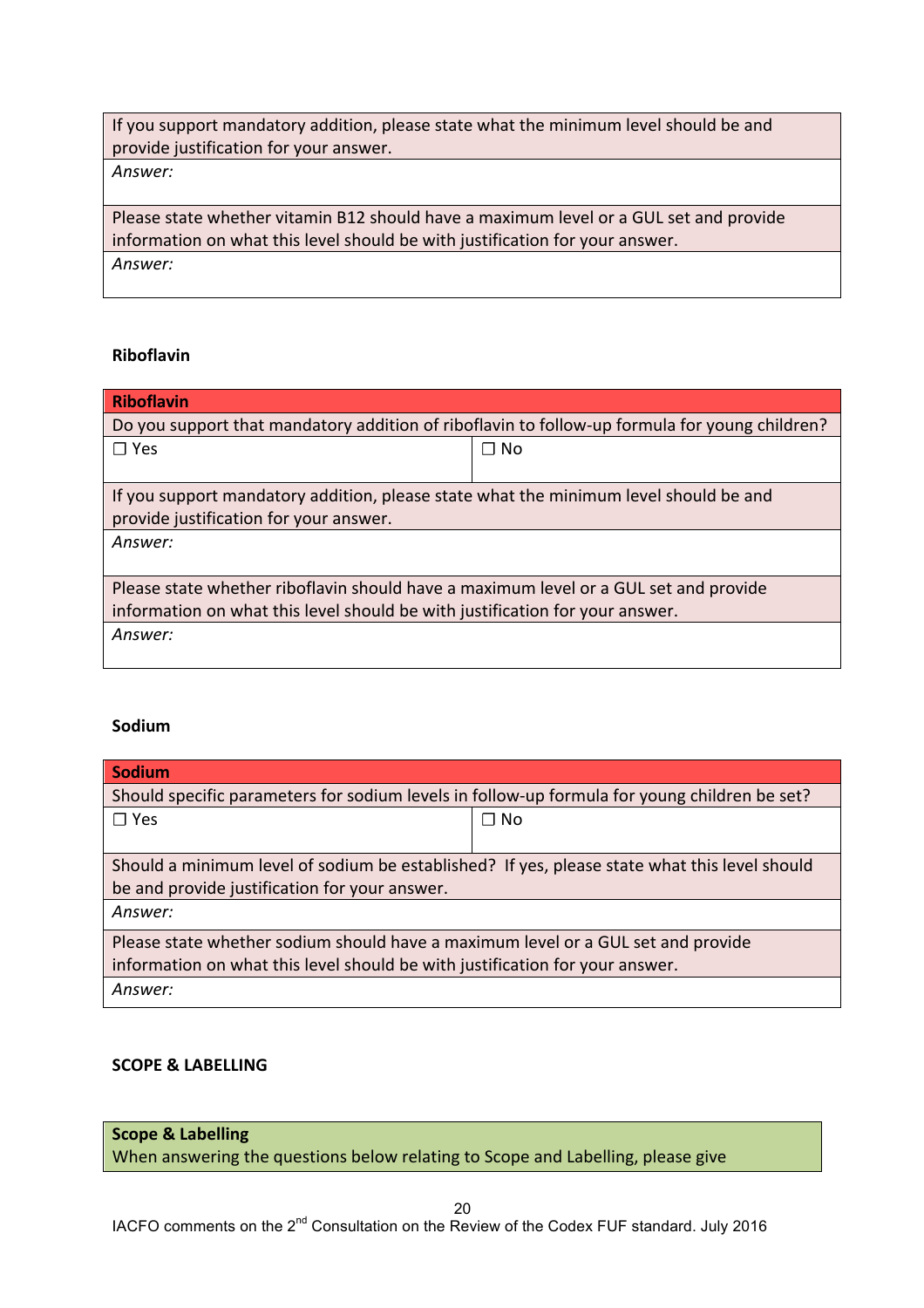consideration to whether your response covers both follow-up formula for older infants and follow-up formula for young children, or whether different approaches should be considered for these different product categories.

Do you consider that any of the current labelling provisions for follow-up formula can be adopted as is? If so, which provisions?

*Please provide justification for your answer.* 

The name of the food should be clear and not confuse parents and care givers and should *minimize the health risks associated with misuse and needless use. IBFAN recommends that a* more informative name is: **processed milks for young children**.

Are there any labelling areas where different provisions may be required for the two age groups? 

*Please provide justification for your answer.* Powdered processed milks for young children should be labeled

- *that they are not sterile and the labels should be in accordance with the FAO/WHO.* 2007. Safe preparation, storage and handling of powdered infant formula: guidelines.
- *That they should not be used before the age of 12 months.*
- *With* a clear statement that these products are not necessary and that human milk and or other mammalian milks such as cow's milk are appropriate milks for young children as part of the complementary feeding diet.

Parents are unaware of the global consensus that fortified milks for young children are not only *not* necessary <sup>6</sup> <sup>7</sup> but can also pose a risk to health. The marketing and cross-branding with IF masks the fact that these products:

- Have higher sugar content: *"Fortified milks are frequently high in sugar and are likely to contribute to higher energy intakes, which may contribute to chronic disease, and the voluntary fortification of foods and drinks needs to be questioned as there is increasing evidence that giving additional nutrients to those who do not need them may have adverse consequences."* <sup>8</sup>
- and are unnecessarily expensive.  $9.10$

Are you aware of further issues and/or evidence that need to be considered to inform the

http://www.efsa.europa.eu/en/press/news/131025

l

*SMA Toddler milk also contains vanilla flavouring, which encourages children to prefer sweetened products.*

http://www.which.co.uk/news/2013/08/should-parents-buy-toddler-milks-330947/

 $6$  WHA Resolution (WHA 39.28) adopted in 1986 3. REQUESTS the Director-General 3(2) to specifically direct the attention of Member States and other interested parties to the following:…(b) the practice being introduced in some countries of providing infants with specially formulated milks (so-called "follow-up milks") is not necessary.

<sup>7</sup> *'Growing-up' formula: No additional value to a balanced diet, says EFSA*, 25th October 2013

<sup>8</sup> First Steps Nutrition Trust: http://www.firststepsnutrition.org/pdfs/Statement%20on%20Growing-up%20milks\_July\_2014.pdf " .... recommended daily serving of powdered toddler milk can cost up to £235 per year, using ready-to-feed toddler milk increases this cost to up to £593, the annual cost of 300ml of cow's milk is £62..... Cow's milk contains 4.7g sugar per 100ml, compar A ed to 7.9g of sugar per 100ml of Hipp Organic Combiotic Growing up milk. And some daily servings contain twice as much sugar - three teaspoons a day for cow's *milk compared to seven teaspoons a day for SMA Toddler milk.*

<sup>10</sup> A survey by the German consumer centres on the products being sold as "Kindermilch" ("milk for children") targeting the age from 12 months found that Kindermilch was up to four times more expensive than normal milk, costing parents up to 245 euros more each year. http://www.vzhh.de/ernaehrung/129727/kostenfalle-kindermilch.aspx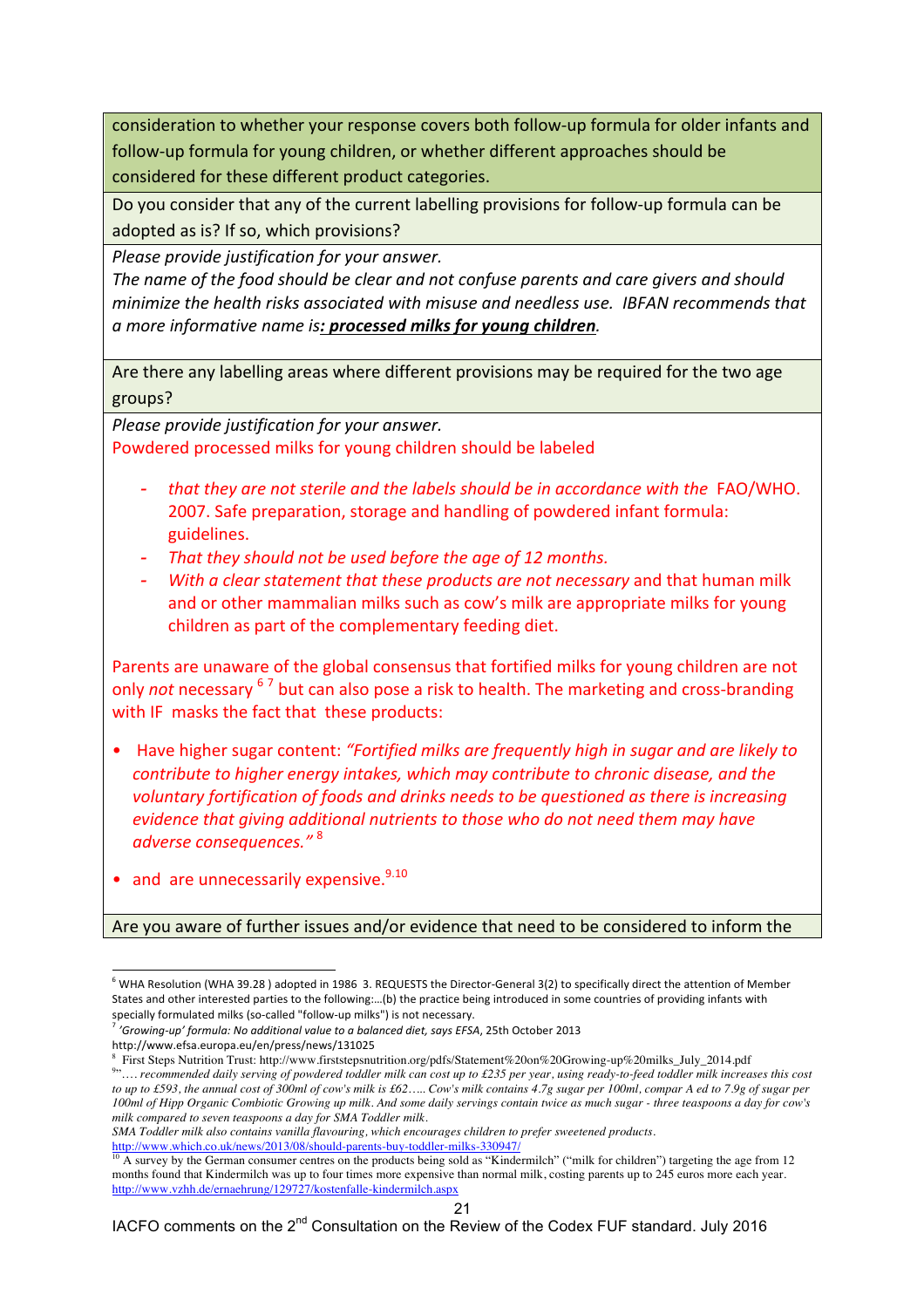review of the scope and labelling section of the Codex Standard for Follow-up Formula? Please state the specific provisions within the Scope or Labelling section which would be informed by your response.

*Answer:*

The Scope, Labelling and marketing provisions of this standard should conform to the International Code of Marketing of Breastmilk Substitutes and subsequent, relevant WHA resolutions. The  $69<sup>th</sup>$  WHA determined that all the products marketed for children up to  $36<sup>th</sup>$ months - whether they conform to essential compositional requirements of infant formula or not - replace breastmilk and therefore their labelling and marketing should be governed by the International Code of Marketing of Breast-milk Substitutes and subsequent relevant WHA resolutions.

WHA69.9: " Reaffirming the need to promote exclusive breastfeeding practices in the first 6 *months of life, and the continuation of breastfeeding up to 2 years and beyond, and recognizing the need to promote optimal complementary feeding practices for children from* ages 6-36 months based on WHO<sup>2</sup> and FAO dietary guidelines and in accordance with *national dietary guidelines;"* 

Guidance: 

A69/7 Add.1 

11. Recommendation 2. Products that function as breast-milk substitutes should not be *promoted.* A breast-milk substitute should be understood to include any milks (or products *that could be used to replace milk, such as fortified soy milk), in either liquid or powdered form, that are specifically marketed for feeding infants and young children up to the age of 3 years* (including follow-up formula and growing-up milks). It should be clear that the *implementation of the International Code of Marketing of Breast-milk Substitutes and* subsequent relevant Health Assembly resolutions covers all these products.

WHA 63.23 2010: 1(4) urged Member States to: "end inappropriate promotion of food for *infants and young children and to ensure that nutrition and health claims shall not be permitted for foods for infants and young children, except where specifically provided for, in relevant Codex Alimentarius standards or national legislation"*

Do we need to make specific reference to WHA resolutions in the Codex Standard for Follow-up Formula, and if so, how and where? For example in the Scope and Labelling sections.

*Answer:*

Yes this is essential. The scope of the standard should require full compliance with the International Code of Marketing of Breastmilk Substitutes WHA 32.22(1981) and all relevant WHA resolutions on infant and young child nutrition, especially WHA 39.28; 47.5; WHA 49.15; WHA 54.2; WHA55.25; WHA 58.32; WHA61.20; WHA63.23;

WHA69.9.

Please comment on how CCNFSDU should 'give full consideration' to Resolution